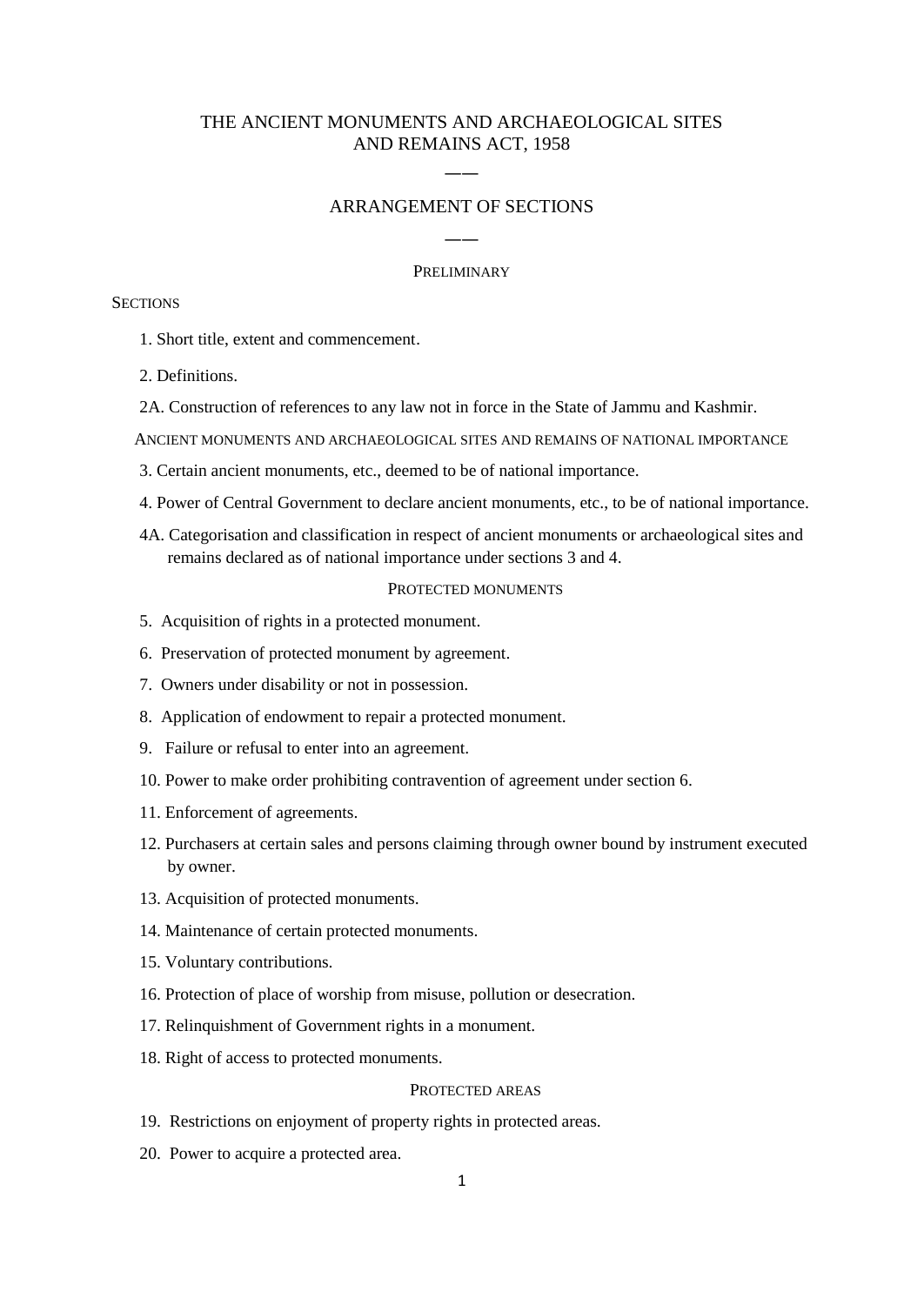### PROHIBITED AND REGULATED AREAS

# **SECTIONS**

- 20A. Declaration of prohibited area and carrying out public work or other works in prohibited area.
- 20B. Declaration of regulated area in respect of every protected monument.
- 20C. Application for repair or renovation in prohibited area, or construction or re-construction or repair or renovation in regulated area.

### GRANT OF PERMISSION BY COMPETENT AUTHORITY

- 20D. Grant of permission by competent authority within regulated area.
- 20E. Heritage bye-laws.

### NATIONAL MONUMENTS AUTHORITY

- 20F. Constitution of National Monuments Authority.
- 20G. Selection Committee for selection of members of Authority.
- 20H. Salary, allowances and meetings of Authority.
- 20-I. Functions and powers of Authority.
- 20J. Removal of Chairperson and members.
- 20K. Restriction on future employment by Chairperson and members.
- 20L. Power of Central Government to issue directions to Authority.
- 20M. Power of Central Government to issue directions to competent authority.
- 20N. Power of Central Government to supersede Authority.
- 20-O. Bar of jurisdiction of civil court.
- 20P. Annual report.
- 20Q. Power to call for information.

#### ARCHAEOLOGICAL EXCAVATIONS

- 21. Excavations in protected areas.
- 22. Excavations in areas other than protected areas.
- 23. Compulsory purchase of antiquities, etc., discovered during excavation operations.
- 24. Excavations, etc., for archaeological purposes.

#### PROTECTION OF ANTIQUITIES

- 25. Power of Central Government to control moving of antiquities.
- 26. Purchase of antiquities by Central Government.

### PRINCIPLES OF COMPENSATION

- 27. Compensation for loss or damage.
- 28. Assessment of market value or compensation.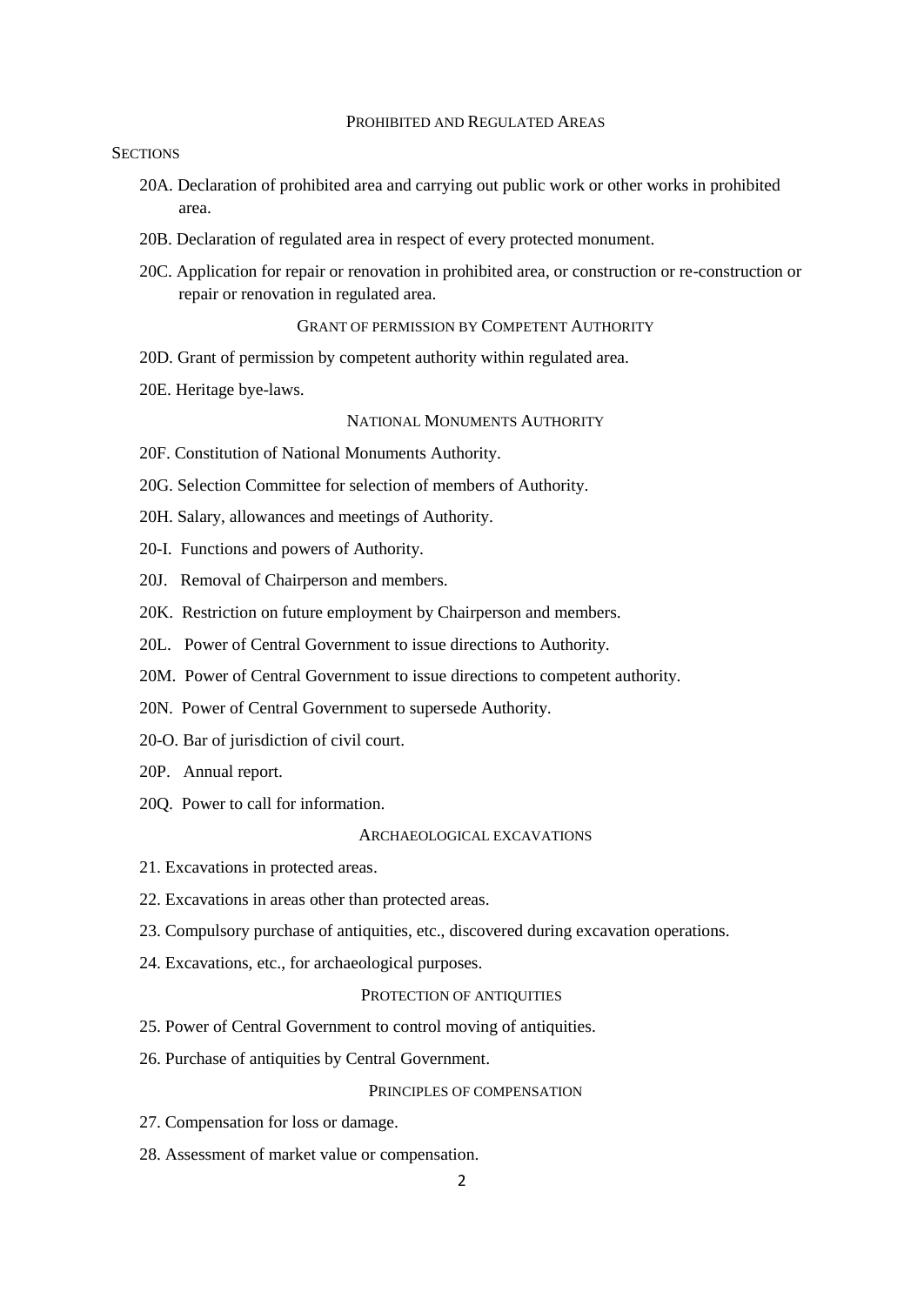#### **MISCELLANEOUS**

# **SECTIONS**

29. Delegation of powers.

30. Penalties.

- 30A. Punishment for construction, etc., in prohibited area.
- 30B. Punishment for construction, etc., in regulated area.
- 30C. Offences by officers of Government.
- 31. Jurisdiction to try offences.
- 32. Certain offences to be cognizable.
- 33. Special provision regarding fine.
- 34. Recovery of amounts due to the Government.
- 35. Ancient monuments, etc., which have ceased to be of national importance.
- 35A. Obligation to survey the protected prohibited area and regulated areas.
- 35B. Identification of unauthorised constructions on or after 16th June, 1992.
- 36. Power to correct mistakes, etc.
- 37. Protection of action taken under the Act.
- 38. Power to make rule.
- 39. Repeals and savings.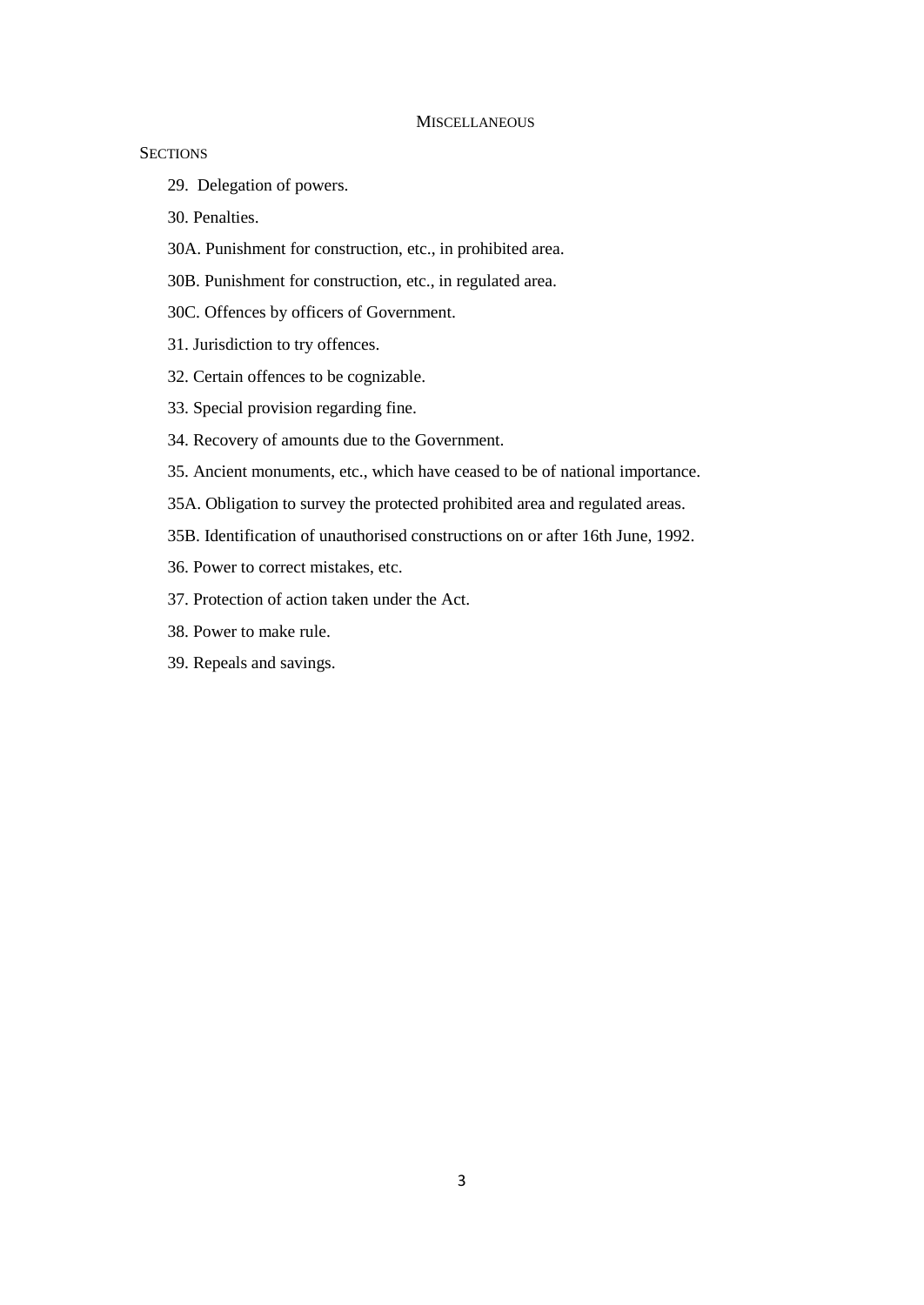# THE ANCIENT MONUMENTS AND ARCHAEOLOGICAL SITES AND REMAINS ACT, 1958

# ACT NO. 24 OF  $1958^1$

[28*th August*, 1958.]

An Act to provide for the preservation of ancient and historical monuments and archaeological sites and remains of national importance, for the regulation of archaeological excavations and for the protection of sculptures, carvings and other like objects.

BE it enacted by Parliament in the Ninth Year of the Republic of India as follows:―

### PRELIMINARY

**1. Short title, extent and commencement.**—(*I*) This Act may be called the Ancient Monuments and Archaeological Sites and Remains Act, 1958.

 $2$ [(2) It extends to the whole of India.]

 $(3)$  It shall come into force on such date<sup>3</sup> as the Central Government may, by notification in the Official Gazette, appoint.

**2. Definitions**.―In this Act, unless the context otherwise requires,―

(*a*) "ancient monument" means any structure, erection or monument, or any tumulus or place of interment, or any cave, rock-sculpture, inscription or monolith, which is of historical, archaeological or artistic interest and which has been in existence for not less than one hundred years, and includes―

(*i*) the remains of an ancient monument,

(*ii*) the site of an ancient monument,

(*iii*) such portion of land adjoining the site of an ancient monument as may be required for fencing or covering in or otherwise preserving such monument, and

(*iv*) the means of access to, and convenient inspection of, an ancient monument;

(*b*) "antiquity" includes―

**.** 

(*i*) any coin, sculpture, manuscript, epigraph, or other work of art or craftsmanship,

(*ii*) any article, object or thing detached from a building or cave,

(*iii*) any article, object or thing illustrative of science, art, crafts, literature, religion, customs, morals or politics in bygone ages,

(*iv*) any article, object or thing of historical interest, and

<sup>1.</sup> Extended to Goa, Daman and Diu with modifications by Reg. 12 of 1962, S. 3 and Sch. (w.e.f. 22-11-1962). Extended to Dadra and Nagar Haveli by Reg. 6 of 1963, s. 2 and Sch. I (w.e.f. 11-7-1965) and Pondicherry by Reg. 7 of 1963, s. 3 and Sch. I (w.e.f. 1-10-1963).

<sup>2.</sup> Subs. by Act 52 of 1972, s. 33, for sub-section (*2*) (w.e.f. 5-4-1976).

<sup>3. 15</sup>th October, 1959, *vide* notification No. S. O. 2307, dated 15th October, 1959, *see* Gazette of India, Extraordinary, Part II, sec. 3(*ii*).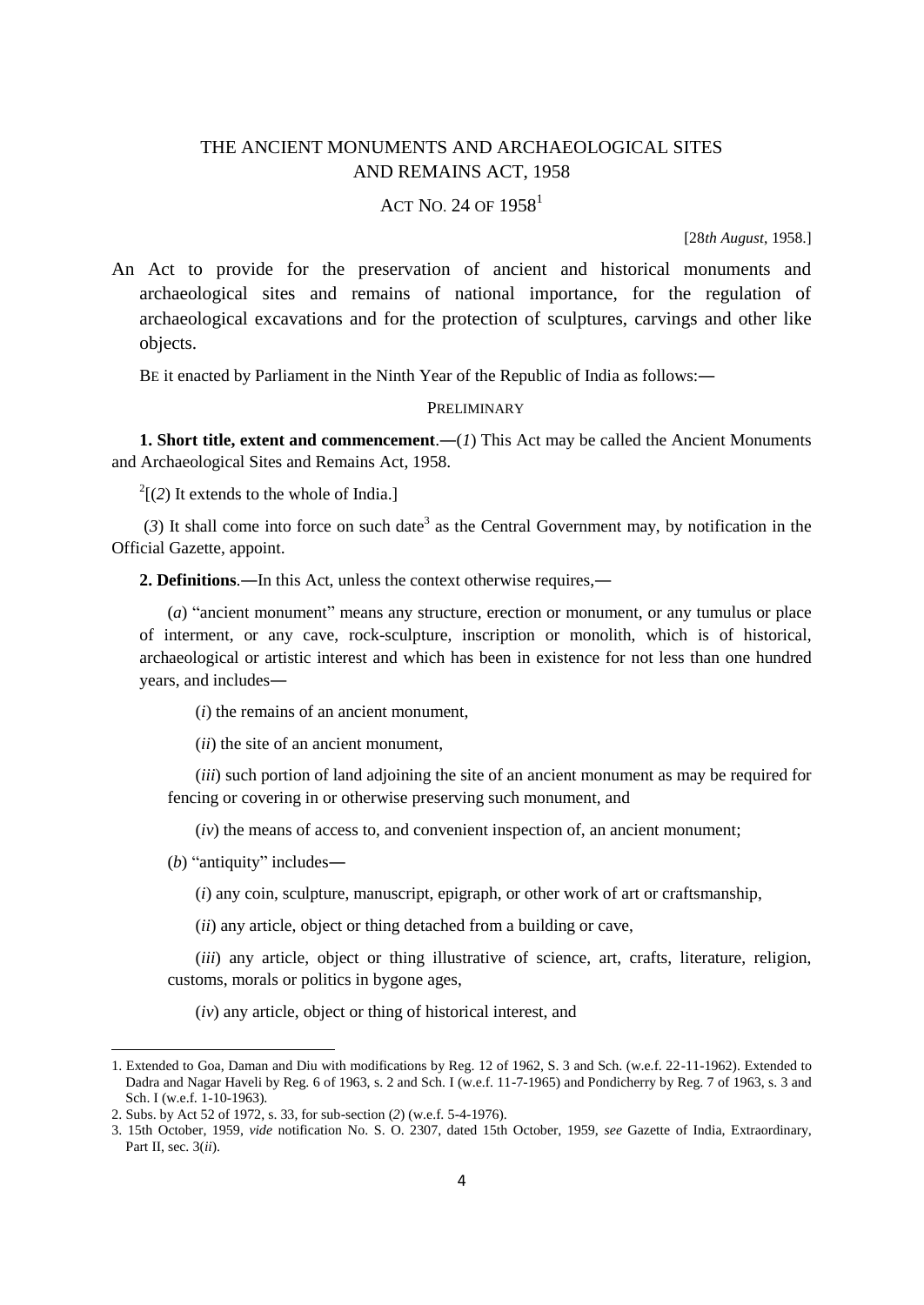(*v*) any article, object or thing declared by the Central Government, by notification in the Official Gazette, to be an antiquity for the purposes of this Act,

which has been in existence for not less than one hundred years;

(*c*) "archaeological officer" means an officer of the Department of Archaeology of the Government of India not lower in rank than Assistant Superintendent of Archaeology;

(*d*) "archaeological site and remains" means any area which contains or is reasonably believed to contain ruins or relics of historical or archaeological importance which have been in existence for not less than one hundred years, and includes―

(*i*) such portion of land adjoining the area as may be required for fencing or covering in or otherwise preserving it, and

(*ii*) the means of access to, and convenient inspection of, the area;

 $1[(da)$  "Authority" means the National Monuments Authority constituted under section 20F;

(*db*) "competent authority" means an officer not below the rank of Director of archaeology or Commissioner of archaeology of the Central or State Government or equivalent rank, specified, by notification in the Official Gazette, as the competent authority by the Central Government to perform functions under this Act:

Provided that the Central Government may, by notification in the Official Gazette, specify different competent authorities for the purpose of sections 20C, 20D and 20E;

(*dc*) "construction" means any erection of a structure or a building, including any addition or extension thereto either vertically or horizontally, but does not include any re-construction, repair and renovation of an existing structure or building, or, construction, maintenance and cleansing of drains and drainage works and of public latrines, urinals and similar conveniences, or, the construction and maintenance of works meant for providing supply of water for public, or, the construction or maintenance, extension, management for supply and distribution of electricity to the public or provision for similar facilities for public;]

(*e*) "Director-General" means the Director-General of Archaeology, and includes any officer authorised by the Central Government to perform the duties of the Director-General;

(*f*) "maintain", with its grammatical variations and cognate expressions, includes the fencing, covering in, repairing, restoring and cleansing of a protected monument, and the doing of any act which may be necessary for the purpose of preserving a protected monument or of securing convenient access thereto;

(*g*) "owner" includes―

(*i*) a joint owner invested with powers of management on behalf of himself and other joint owners and the successor-in-title of any such owner; and

(*ii*) any manager or trustee exercising powers of management and the successor-in-office of any such manager or trustee;

(*h*) "prescribed" means prescribed by rules made under this Act;

1

<sup>1.</sup> Ins. by Act 10 of 2010, s. 2 (w.e.f. 16-6-1992).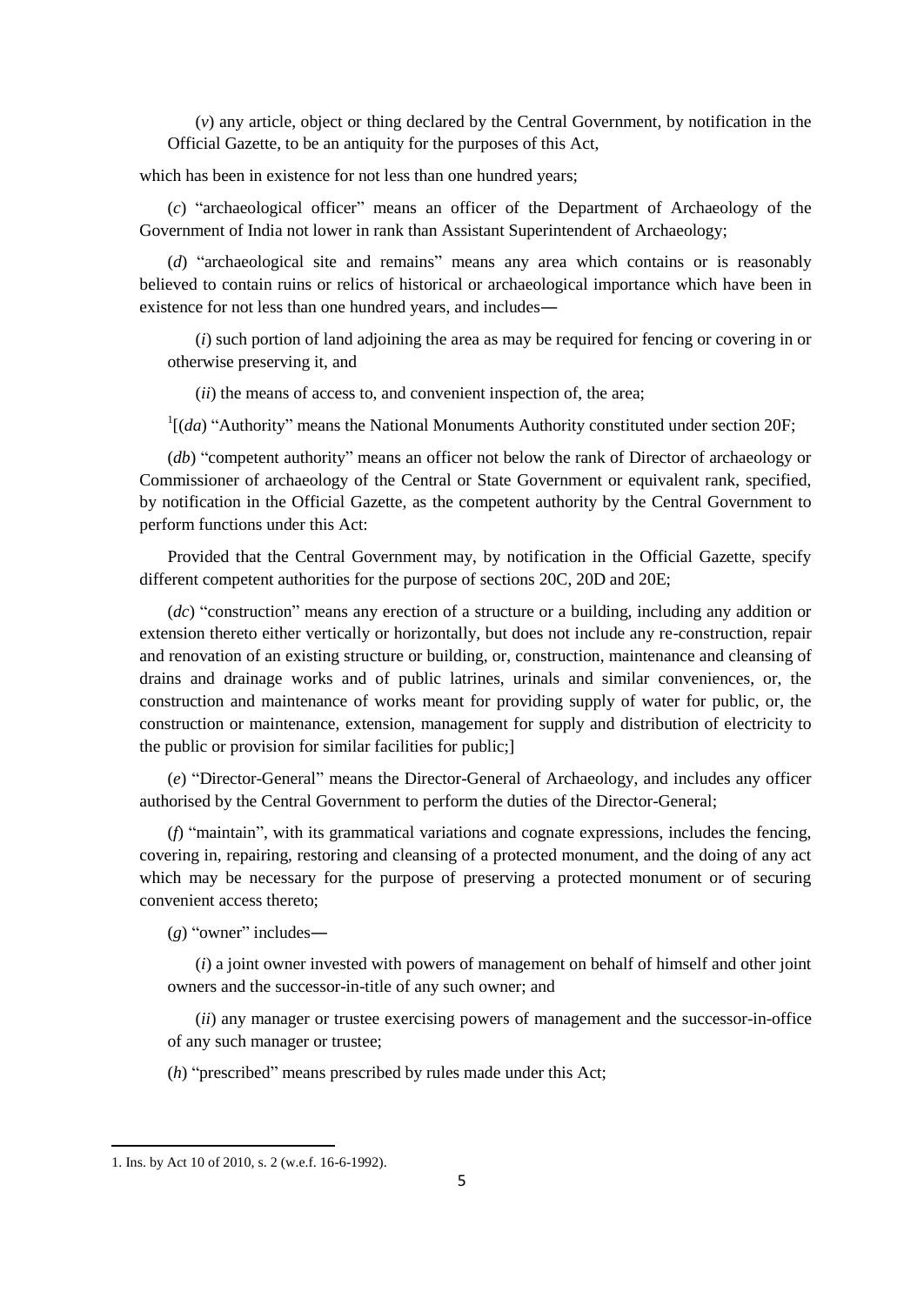$\int$ <sup>1</sup>[(*ha*) "prohibited area" means any area specified or declared to be a prohibited area under section 20A;]

(*i*) "protected area" means any archaeological site and remains which is declared to be of national importance by or under this Act;

(*j*) "protected monument" means an ancient monument which is declared to be of national importance by or under this Act;

 $I[(k)$  "re-construction" means any erection of a structure or building to its pre-existing structure, having the same horizontal and vertical limits;

(*l*) "regulated area" means any area specified or declared under section 20B;

(*m*) "repair and renovation" means alterations to a pre-existing structure or building, but shall not include construction or re-construction.]

2 **[2A. Construction of references to any law not in force in the State of Jammu and Kashmir.―**Any reference in this Act to any law which is not in force in the State of Jammu and Kashmir shall, in relation to that State, be construed as a reference to the corresponding law if any, in force in that State.]

## ANCIENT MONUMENTS AND ARCHAEOLOGICAL SITES AND REMAINS OF NATIONAL IMPORTANCE

**3. Certain ancient monuments, etc., deemed to be of national importance**.―All ancient and historical monuments and all archaeological sites and remains which have been declared by the Ancient and Historical Monuments and Archaeological Sites and Remains (Declaration of National Importance) Act, 1951 (71 of 1951), or by section 126 of the States Reorganisation Act, 1956 (37 of 1956), to be of national importance shall be deemed to be ancient and historical monuments or archaeological sites and remains declared to be of national importance for the purposes of this Act.

**4. Power of Central Government to declare ancient monuments, etc., to be of national importance.**—(*1*) Where the Central Government is of opinion that any ancient monument or archaeological site and remains not included in section 3 is of national importance, it may, by notification in the Official Gazette, give two months' notice of its intention to declare such ancient monument or archaeological site and remains to be of national importance; and a copy of every such notification shall be affixed in a conspicuous place near the monument or site and remains, as the case may be.

(*2*) Any person interested in any such ancient monument or archaeological site and remains may, within two months after the issue of the notification, object to the declaration of the monument, or the archaeological site and remains, to be of national importance.

(*3*) On the expiry of the said period of two months, the Central Government may, after considering the objections, if any, received by it, declare by notification in the Official Gazette, the ancient monument or the archaeological site and remains, as the case may be, to be of national importance.

(*4*) A notification published under sub-section (*3*) shall, unless and until it is withdrawn, be conclusive evidence of the fact that the ancient monument or the archaeological site and remains to which it relates is of national importance for the purposes of this Act.

**.** 

<sup>1.</sup> Ins. by Act 10 of 2010, s. 2 (w.e.f. 16-6-1992).

<sup>2.</sup> Ins. by Act 52 of 1972, s. 33 (w.e.f. 5-4-1976).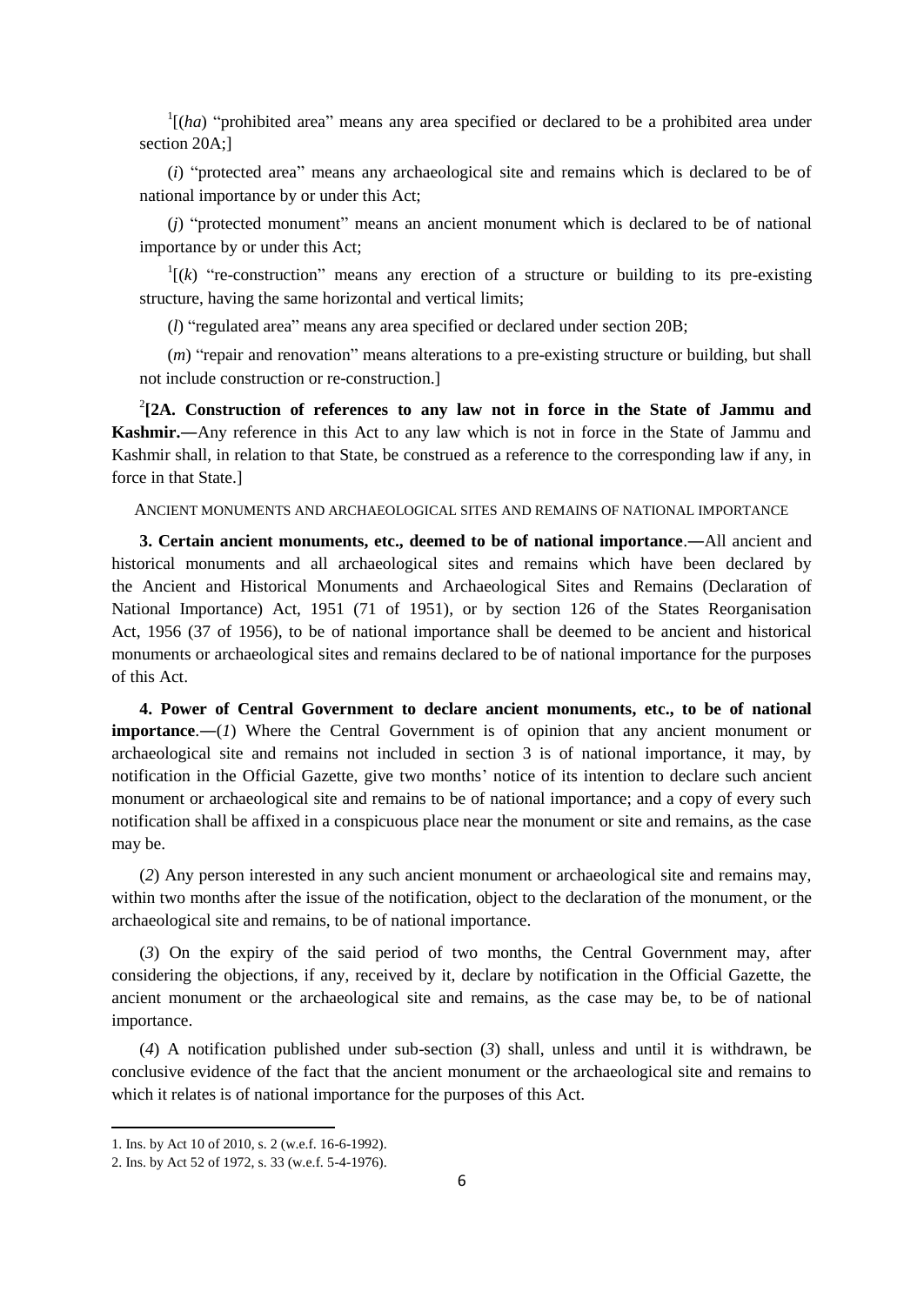<sup>1</sup>[4A. Categorisation and classification in respect of ancient monuments or archaeological **sites and remains declared as of national importance under sections 3 and 4.―**(*1*) The Central Government shall, on the recommendation of the Authority, prescribe categories in respect of ancient monuments or archaeological sites and remains declared as of national importance under sections 3 and 4, and while prescribing such categories it shall have regard to the historical, archaeological and architectural value and such other factors as may be relevant for the purpose of such categorisation.

(*2*) The Central Government shall, on the recommendation of the Authority, classify all the ancient monuments or archaeological sites and remains declared as of national importance under sections 3 and 4, in accordance with the categories prescribed under sub-section (*1*) and thereafter make the same available to the public and exhibit the same on its website and also in such other manner as it may deem fit.]

### PROTECTED MONUMENTS

**5. Acquisition of rights in a protected monument**.―(*1*) The Director-General may, with the sanction of the Central Government, purchase, or take a lease of, or accept a gift or bequest of, any protected monument.

(*2*) Where a protected monument is without an owner, the Director-General may, by notification in the Official Gazette, assume the guardianship of the monument.

(*3*) The owner of any protected monument may, by written instrument, constitute the Director-General the guardian of the monument, and the Director-General may, with the sanction of the Central Government, accept such guardianship.

(*4*) When the Director-General has accepted the guardianship of a monument under sub-section (*3*), the owner shall, except as expressly provided in this Act, have the same estate, right, title and interest in and to the monument as if the Director-General had not been constituted a guardian thereof.

(*5*) When the Director-General has accepted the guardianship of a monument under sub-section (*3*), the provisions of this Act relating to agreements executed under section 6 shall apply to the written to agreements executed under the said sub-section.

(*6*) Nothing in this section shall affect the use of any protected monument for customary religious observances.

**6. Preservation of protected monument by agreement.—** $(I)$  **The Collector, when so directed** by the Central Government, shall propose to the owner of a protected monument to enter into an agreement with the Central Government within a specified period for the maintenance of the monument.

(*2*) An agreement under this section may provide for all or any of the following matters, namely:―

(*a*) the maintenance of the monument;

(*b*) the custody of the monument and the duties of any person who may be employed to watch it;

<sup>1.</sup> Ins. by Act 10 of 2010, s. 3 (w.e.f. 16-6-1992).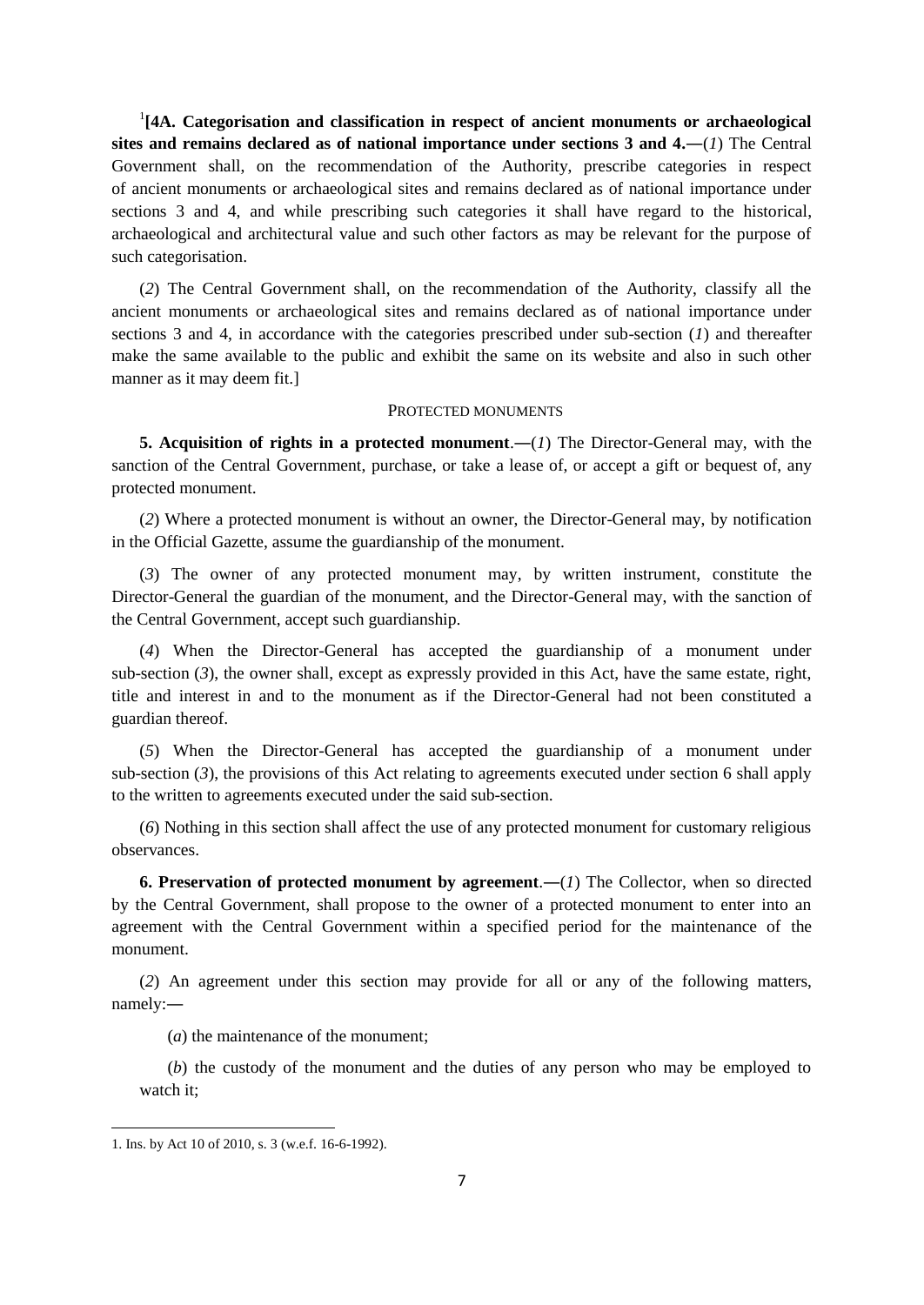(*c*) the restriction of the owner's right―

(*i*) to use the monument for any purpose,

(*ii*) to charge any fee for entry into, or inspection of, the monument,

(*iii*) to destroy, remove, alter or deface the monument, or

(*iv*) to build on or near the site of the monument;

(*d*) the facilities of access to be permitted to the public or any section thereof or to archaeological officers or to persons deputed by the owner or any archaeological officer or the Collector to inspect or maintain the monument;

(*e*) the notice to be given to the Central Government in case the land on which the monument is situated or any adjoining land is offered for sale by the owner, and the right to be reserved to the Central Government to purchase such land, or any specified portion of such land, at its market value;

(*f*) the payment of any expenses incurred by the owner or by the Central Government in connection with the maintenance of the monument;

(*g*) the proprietary or other rights which are to vest in the Central Government in respect of the monument when any expenses are incurred by the Central Government in connection with the maintenance of the monument;

(*h*) the appointment of an authority to decide any dispute arising out of the agreement; and

(*i*) any matter connected with the maintenance of the monument which is a proper subject of agreement between the owner and the Central Government.

(*3*) The Central Government or the owner may, at any time after the expiration of three years from the date of execution of an agreement under this section, terminate it on giving six months' notice in writing to the other party:

Provided that where the agreement is terminated by the owner, he shall pay to the Central Government the expenses, if any, incurred by it on the maintenance of the monument during the five years immediately preceding the termination of the agreement or, if the agreement has been in force for a shorter period, during the period the agreement was in force.

(*4*) An agreement under this section shall be binding on any person claiming to be the owner of the monument to which it relates, from, through or under a party by whom or on whose behalf the agreement was executed.

**7. Owners under disability or not in possession.—(***1***)** If the owner of a protected monument is unable, by reason of infancy or other disability, to act for himself, the son legally competent to act on his behalf may exercise the powers conferred upon an owner by section 6.

(*2*) In the case of village property, the headman or other village officer exercising powers of management over such property may exercise the powers conferred upon an owner by section 6.

(*3*) Nothing in this section shall be deemed to empower any person not being of the same religion as the person on whose behalf he is acting to make or execute an agreement relating to a protected monument which or any part of which is periodically used for the religious worship or observances of that religion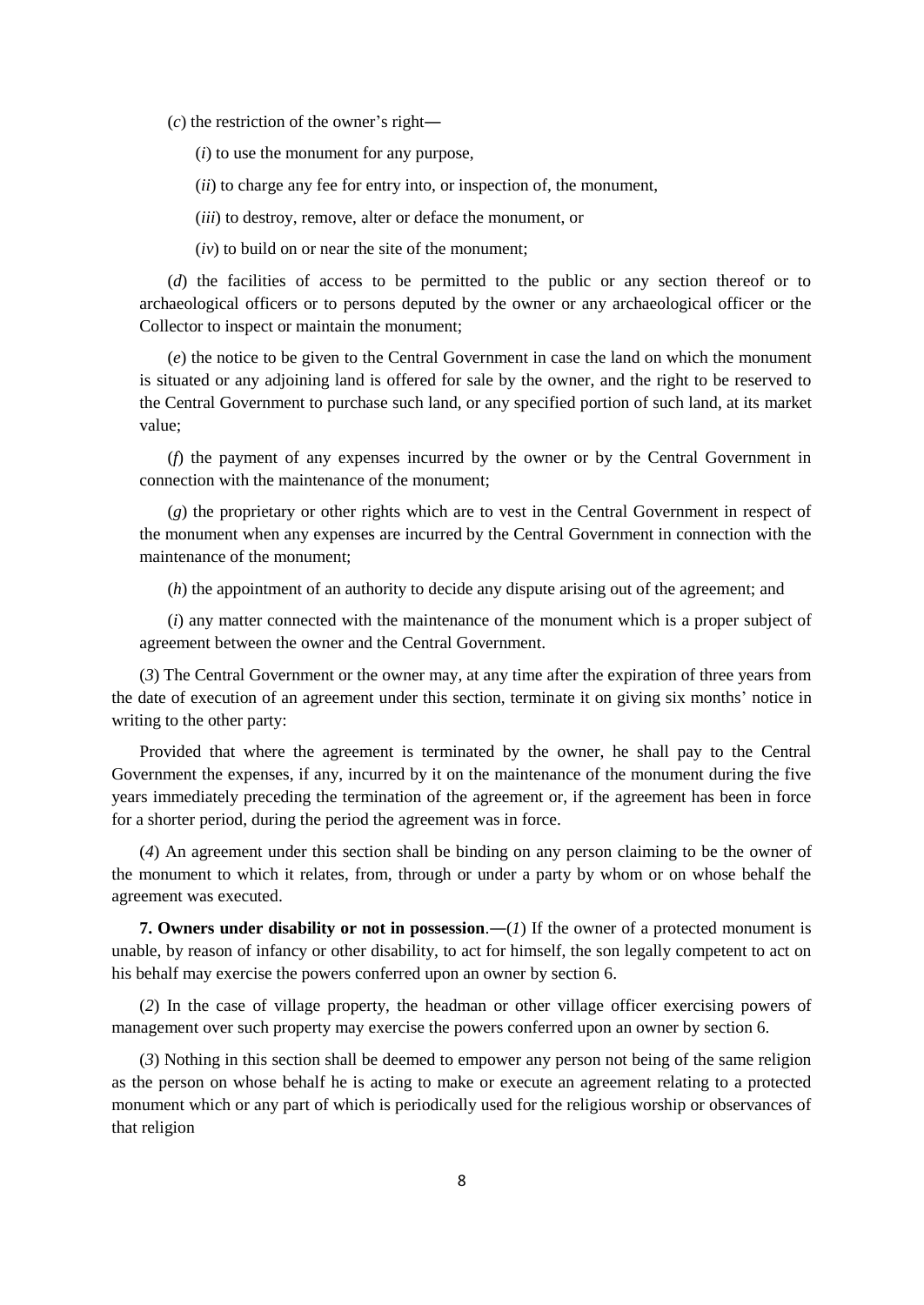**8. Application of endowment to repair a protected monument**.―(*1*) If any owner or other person competent to enter into an agreement under section 6 for the maintenance of a protected monument refuses or fails to enter into such an agreement, and if any endowment has been created for the purpose of keeping such monument in repair or for that purpose among others, the Central Government may institute a suit in the court of the district judge, or, if the estimated cost of repairing the monument does not exceed one thousand rupees, may make an application to the district judge, for the proper application of such endowment or part thereof.

(*2*) On the hearing of an application under sub-section (*1*), the district judge may summon and examine the owner and any person whose evidence appears to him necessary and may pass an order for the proper application of the endowment or of any part thereof, and any such order may be executed as if it were a decree of a civil court.

**9. Failure or refusal to enter into an agreement.—(***1***) If any owner or other person competent** to enter into an agreement under section 6 for the maintenance of a protected monument refuses or fails to enter into such an agreement, the Central Government may make an order providing for all or any of the matters specified in sub-section (*2*) of section 6 and such order shall be binding on the owner or such other person and on every person claiming title to the monument from, through or under, the owner or such other person.

(*2*) Where an order made under sub-section (*1*) provides that the monument shall be maintained by the owner or other person competent to enter into an agreement, all reasonable expenses for the maintenance of the monument shall be payable by the Central Government.

(*3*) No order under sub-section (*1*) shall be made unless the owner or other person has been given an opportunity of making a representation in writing against the proposed order.

**10. Power to make order prohibiting contravention of agreement under section 6.**―(*1*) If the Director-General apprehends that the owner or occupier of a protected monument intends to destroy, remove, alter, deface, imperil or misuse the monument or to build on or near the site thereof in contravention of the terms of an agreement under section 6, the Director-General may, after giving the owner or occupier an opportunity of making a representation in writing, make an order prohibiting any such contravention of the agreement:

Provided that no such opportunity may be given in any case where the Director-General, for reasons to be recorded, is satisfied that it is not expedient or practicable to do so.

(*2*) Any person aggrieved by an order under this section may appeal to the Central Government within such time and in such manner as may be prescribed and the decision of the Central Government shall be final.

**11. Enforcement of agreements**.―(*1*) If an owner or other person who is bound by an agreement for the maintenance of a monument under section 6 refuses or fails within such reasonable time as the Director-General may fix, to do any act which in the opinion of the Director-General is necessary for the maintenance of the monument, the Director-General may authorise any person to do any such act, and the owner or other person shall be liable to pay the expenses of doing any such act or such portion of the expenses as the owner may be liable to pay under the agreement.

(*2*) If any dispute arises regarding the amount of expenses payable by the owner or other person under sub-section (*1*), it shall be referred to the Central Government whose decision shall be final.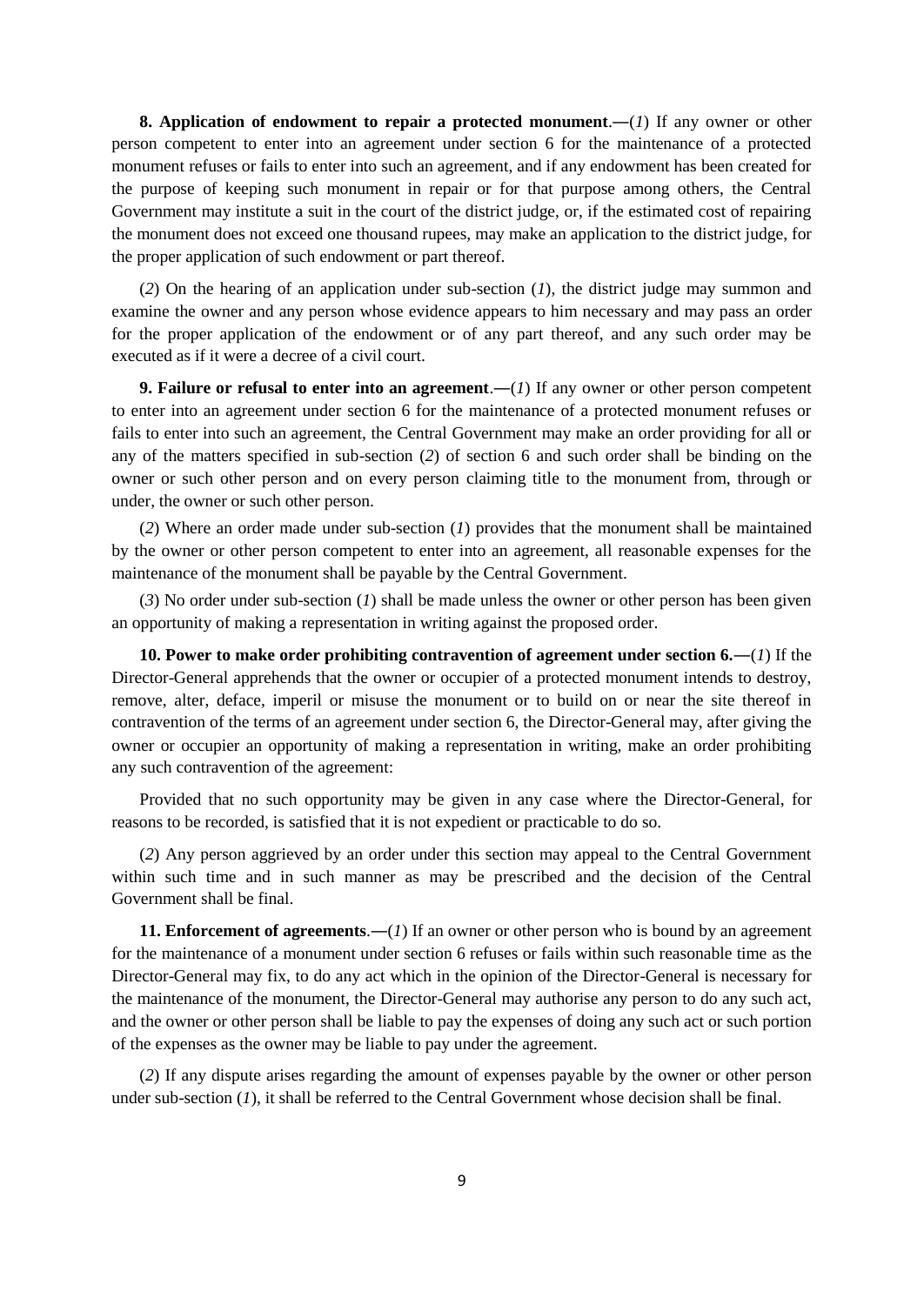**12. Purchasers at certain sales and persons claiming through owner bound by instrument executed by owner**.―Every person who purchases, at a sale for arrears of land revenue or any other public demand, any land on which is situated a monument in respect of which any instrument has been executed by the owner for the time being under section 5 or section 6, and every person claiming any title to a monument from, through or under, an owner who executed any such instrument, shall be bound by such instrument.

**13. Acquisition of protected monuments**.―If the Central Government apprehends that a protected monument is in danger of being destroyed, injured, misused, or allowed to fall into decay, it may acquire the protected monument under the provisions of the Land Acquisition Act, 1894 (1 of 1894), as if the maintenance of the protected monument were a public purpose within the meaning of that Act.

**14. Maintenance of certain protected monuments**.―(*1*) The Central Government shall maintain every monument which has been acquired under section 13 or in respect of which any of the rights mentioned in section 5 have been acquired.

(*2*) When the Director-General has assumed the guardianship of a monument under section 5, he shall, for the purpose of maintaining such monument, have access to the monument at all reasonable times, by himself and by his agents, subordinates and workmen, for the purpose of inspecting the monument and for the purpose of bringing such materials and doing such acts as he may consider necessary or desirable for the maintenance thereof.

**15. Voluntary contributions**.―The Director-General may receive voluntary contributions towards the cost of maintaining a protected monument and may give orders as to the management and application of any funds so received by him:

Provided that no contribution received under this section shall be applied to any purpose other than the purpose for which it was contributed.

**16. Protection of place of worship from misuse, pollution or desecration**.―(*1*) A protected monument maintained by the Central Government under this Act which is a place of worship or shrine shall not be used for any purpose inconsistent with its character.

(*2*) Where the Central Government has acquired a protected monument under section 13, or where the Director-General has purchased, or taken a lease or accepted a gift or bequest or assumed guardianship of, a protected monument under section 5, and such monument or any part thereof is used for religious worship or observances by any community, the Collector shall make due provision for the protection of such monument or part thereof, from pollution or desecration―

(*a*) by prohibiting the entry therein, except in accordance with the conditions prescribed with the concurrence of the persons, if any, in religious charge of the said monument or part thereof, of any person not entitled so to enter by the religious usages of the community by which the monument or part thereof is used, or

(*b*) by taking such other action as he may think necessary in this behalf.

**17. Relinquishment of Government rights in a monument**.―With the sanction of the Central Government, the Director-General may,―

(*a*) where rights have been acquired by the Director-General in respect of any monument under this Act by virtue of any sale, lease, gift or will, relinquish, by notification in the Official Gazette, the rights so acquired to the person who would for the time being be the owner of the monument if such rights had not been acquired; or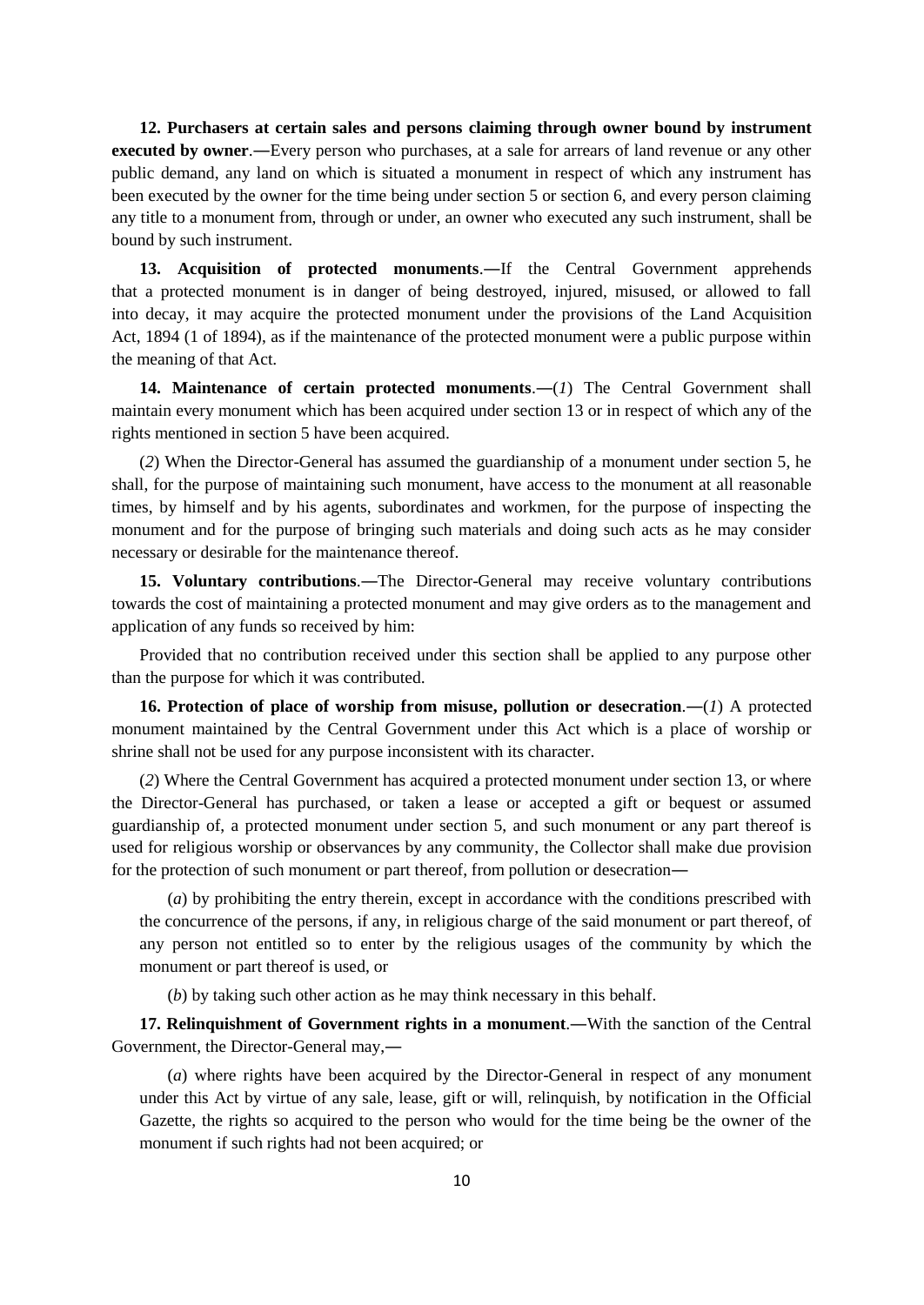(*b*) relinquish any guardianship of a monument which he has assumed under this Act.

**18. Right of access to protected monuments**.―Subject to any rules made under this Act, the public shall have a right of access to any protected monument.

### PROTECTED AREAS

**19. Restictions on enjoyment of property rights in protected areas**.―(*1*) No person, including the owner or occupier of a protected area, shall construct any building within the protected area or carry on any mining, quarrying, excavating, blasting or any operation of a like nature in such area, or utilise such area or any part thereof in any other manner without the permission of the Central Government:

Provided that nothing in this sub-section shall be deemed to prohibit the use of any such area or part thereof for purposes of cultivation if such cultivation does not involve the digging of not more than one foot of soil from the surface.

(*2*) The Central Government may, by order, direct that any building constructed by any person within a protected area in contravention of the provisions of sub-section  $(1)$  shall be removed within a specified period and, if the person refuses or fails to comply with the order, the Collector may cause the building to be removed and the person shall be liable to pay the cost of such removal.

**20. Power to acquire a protected area**.―If the Central Government is of opinion that any protected area contains an ancient monument or antiquities of national interest and value, it may acquire such area under the provisions of the Land Acquisition Act, 1894 (1 of 1894), as if the acquisition were for a public purpose within the meaning of that Act.

# 1 [PROHIBITED AND REGULATED AREAS

**20A. Declaration of prohibited area and carrying out public work or other works in prohibited area**.―Every area, beginning at the limit of the protected area or the protected monument, as the case may be, and extending to a distance of one hundred metres in all directions shall be the prohibited area in respect of such protected area or protected monument:

Provided that the Central Government may, on the recommendation of the Authority, by notification in the Official Gazette, specify an area more than one hundred metres to be the prohibited area having regard to the classification of any protected monument or protected area, as the case may be, under section 4A.

(*2*) Save as otherwise provided in section 20C, no person, other than an archaeological officer, shall carry out any construction in any prohibited area.

(*3*) In a case where the Central Government or the Director-General, as the case may be, is satisfied that―

(*a*) it is necessary or expedient for carrying out such public work or any project essential to the public; or

(*b*) such other work or project, in its opinion, shall not have any substantial adverse impact on the preservation, safety, security of, or, access to, the monument or its immediate surrounding,

**.** 

<sup>1.</sup> Ins. by Act 10 of 2010, s. 4 (w.e.f. 16-6-1992).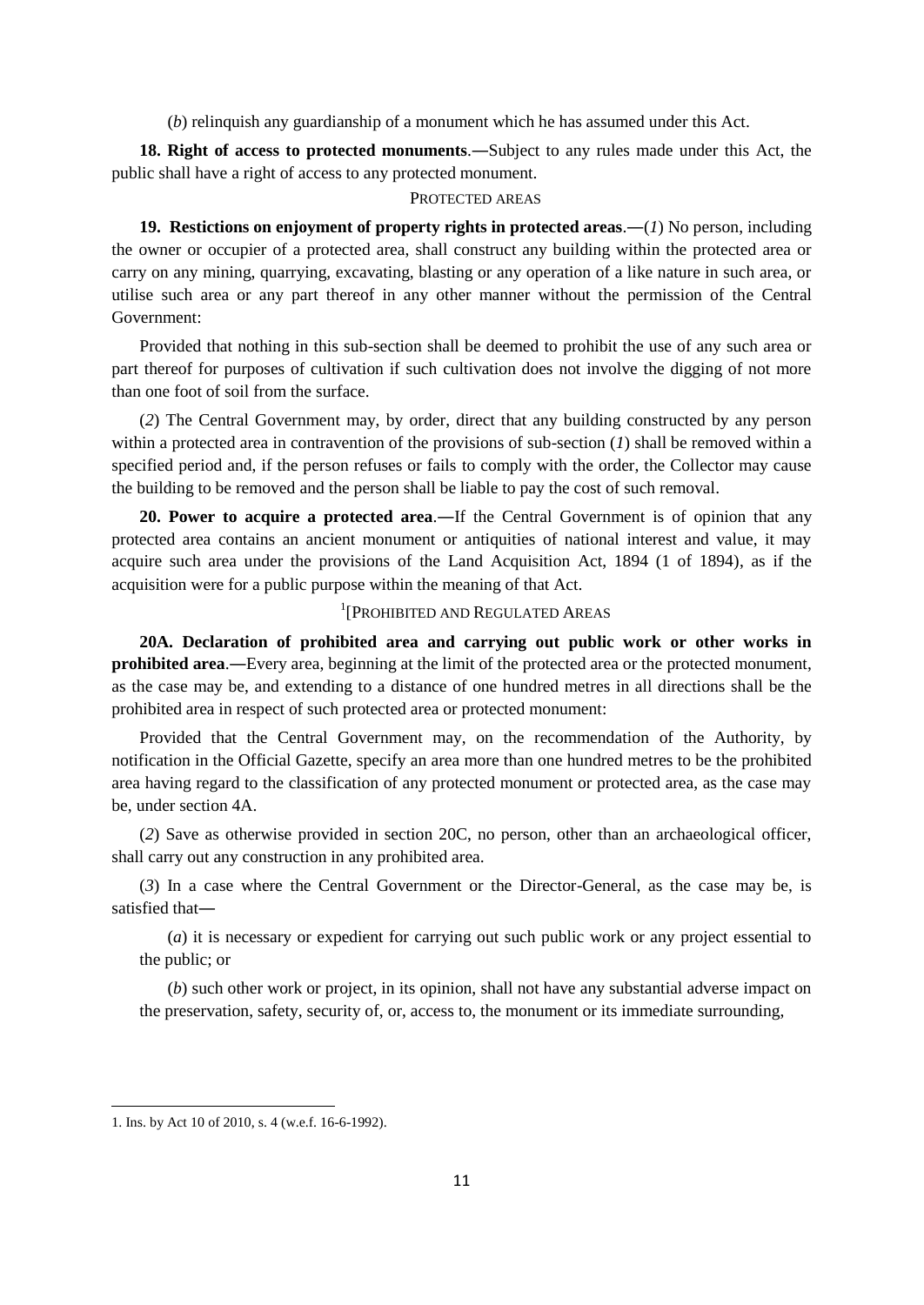it or he may, notwithstanding anything contained in sub-section (*2*), in exceptional cases and having regard to the public interest, by order and for reasons to be recorded in writing, permit, such public work or project essential to the public or other constructions, to be carried out in a prohibited area:

Provided that any area near any protected monument or its adjoining area declared, during the period beginning on or after the 16th day of June, 1992 but ending before the date on which the Ancient Monuments and Archaeological Sites and Remains (Amendment and Validation) Bill, 2010, receives the assent of the President, as a prohibited area in respect of such protected monument, shall be deemed to be the prohibited area declared in respect of that protected monument in accordance with the provisions of this Act and any permission or licence granted by the Central Government or the Director-General, as the case may be, for the construction within the prohibited area on the basis of the recommendation of the Expert Advisory Committee, shall be deemed to have been validly granted in accordance with the provisions of this Act, as if this section had been in force at all material times:

Provided further that nothing contained in the first proviso shall apply to any permission granted, subsequent to the completion of construction or re-construction of any building or structure in any prohibited area in pursuance of the notification of the Government of India in the Department of Culture (Archaeological Survey of India) number S.O. 1764, dated the 16th June, 1992 issued under rule 34 of the Ancient Monuments and Archaeological Sites and Remains Rules, 1959, or, without having obtained the recommendations of the Committee constituted in pursuance of the order of the Government of India number 24/22/2006-M, dated the 20th July, 2006 (subsequently referred to as the Expert Advisory Committee in orders dated the 27th August, 2008 and the 5th May, 2009).]

 $\mathcal{L}^1[(4)$  No permission, referred to in sub-section (3), including carrying out any public work or project essential to the public or other constructions, shall be granted in any prohibited area on and after the date on which the Ancient Monuments and Archaeological Sites and Remains (Amendment and Validation) Bill, 2010 receives the assent of the President.]

2 [**20B. Declaration of regulated area in respect of every protected monument**.―Every area, beginning at the limit of prohibited area in respect of every ancient monument and archaeological site and remains, declared as of national importance under sections 3 and 4 and extending to a distance of two hundred metres in all directions shall be the regulated area in respect of every ancient monument and archaeological site and remains:

Provided that the Central Government may, by notification in the Official Gazette, specify an area more than two hundred metres to be the regulated area having regard to the classification of any protected monument or protected area, as the case may be, under section 4A:

Provided further that any area near any protected monument or its adjoining area declared, during the period beginning on or after the 16th day of June, 1992 but ending before the date on which the Ancient Monuments and Archaeological Sites and Remains (Amendment and Validation) Bill, 2010, receives the assent of the President, as a regulated area in respect of such protected monument, shall be deemed to be the regulated area declared in respect of that protected monument in accordance with the provisions of this Act and any permission or licence granted for construction in such regulated area shall, be deemed to have been validly granted in accordance with the provisions of this Act, as if this section had been in force at all material times.]

**.** 

<sup>1.</sup> Ins. by Act 10 of 2010, s. 5 (w.e.f. 16-6-1992).

<sup>2.</sup> Ins. by s. 6, *ibid*. (w.e.f. 16-6-1992).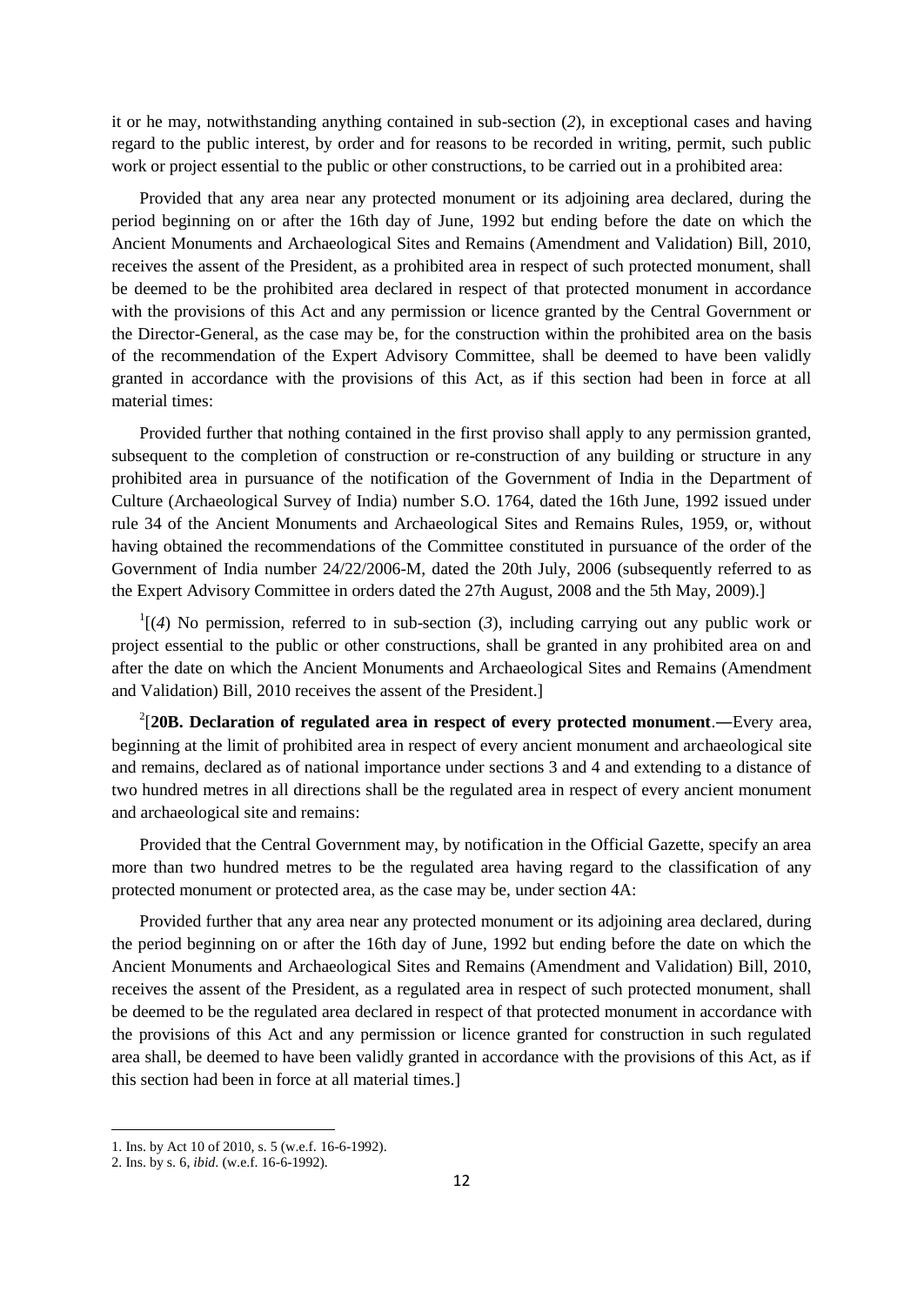<sup>1</sup>[20C. Application for repair or renovation in prohibited area, or construction or **re-construction or repair or renovation in regulated area.—(***1***) Any person, who owns any** building or structure, which existed in a prohibited area before the 16th day of June, 1992, or, which had been subsequently constructed with the approval of the Director-General and desires to carry out any repair or renovation of such building or structure, may make an application to the competent authority for carrying out such repair or renovation, as the case may be.

(*2*) Any person, who owns or possesses any building or structure or land in any regulated area, and desires to carry out any construction or re-construction or repair or renovation of such building or structure on such land, as the case may be, may make an application to the competent authority for carrying out construction or re-construction or repair or renovation, as the case may be.

### GRANT OF PERMISSION BY COMPETENT AUTHORITY

**20D.** Grant of permission by competent authority within regulated area.—(1) Every application for grant of permission under section 20C of this Act shall be made to the competent authority in such manner as may be prescribed.

(*2*) The competent authority shall, within fifteen days of the receipt of the application, forward the same to the Authority to consider and intimate impact of such construction (including the impact of large-scale development project, public project and project essential to the public) having regard to the heritage bye-laws relating to the concerned protected monument or protected area, as the case may be:

Provided that the Central Government may prescribe the category of applications in respect of which the permission may be granted under this sub-section and the application which shall be referred to the Authority for its recommendations.

(*3*) The Authority shall, within two months from the date of receipt of application under sub-section (*2*), intimate to the competent authority impact of such construction (including the impact of large-scale development project, public project and project essential to the public).

(*4*) The competent authority shall, within one month of the receipt of intimation from the Authority under sub-section (*3*), either grant permission or refuse the same as so recommended by the Authority.

(*5*) The recommendations of the Authority shall be final.

(*6*) In case the competent authority refuses to grant permission under this section, it shall, by order in writing, after giving an opportunity to the concerned person, intimate such refusal within three months from the date of receipt of the application to the applicant, the Central Government and the Authority.

(*7*) If the competent authority, after grant of the permission under sub-section (*4*) and during the carrying out of the repair or renovation work or re-construction of building or construction referred to in that sub-section, is of the opinion (on the basis of material in his possession or otherwise) that such repair or renovation work or re-construction of building or construction is likely to have an adverse impact on the preservation, safety, security or access to the monument considerably, it may refer the same to the Authority for its recommendations and if so recommended, withdraw the permission granted under sub-section (*4*) if so required:

<sup>1.</sup> Ins. by Act 10 of 2010, s. 7 (w.e.f. 16-6-1992).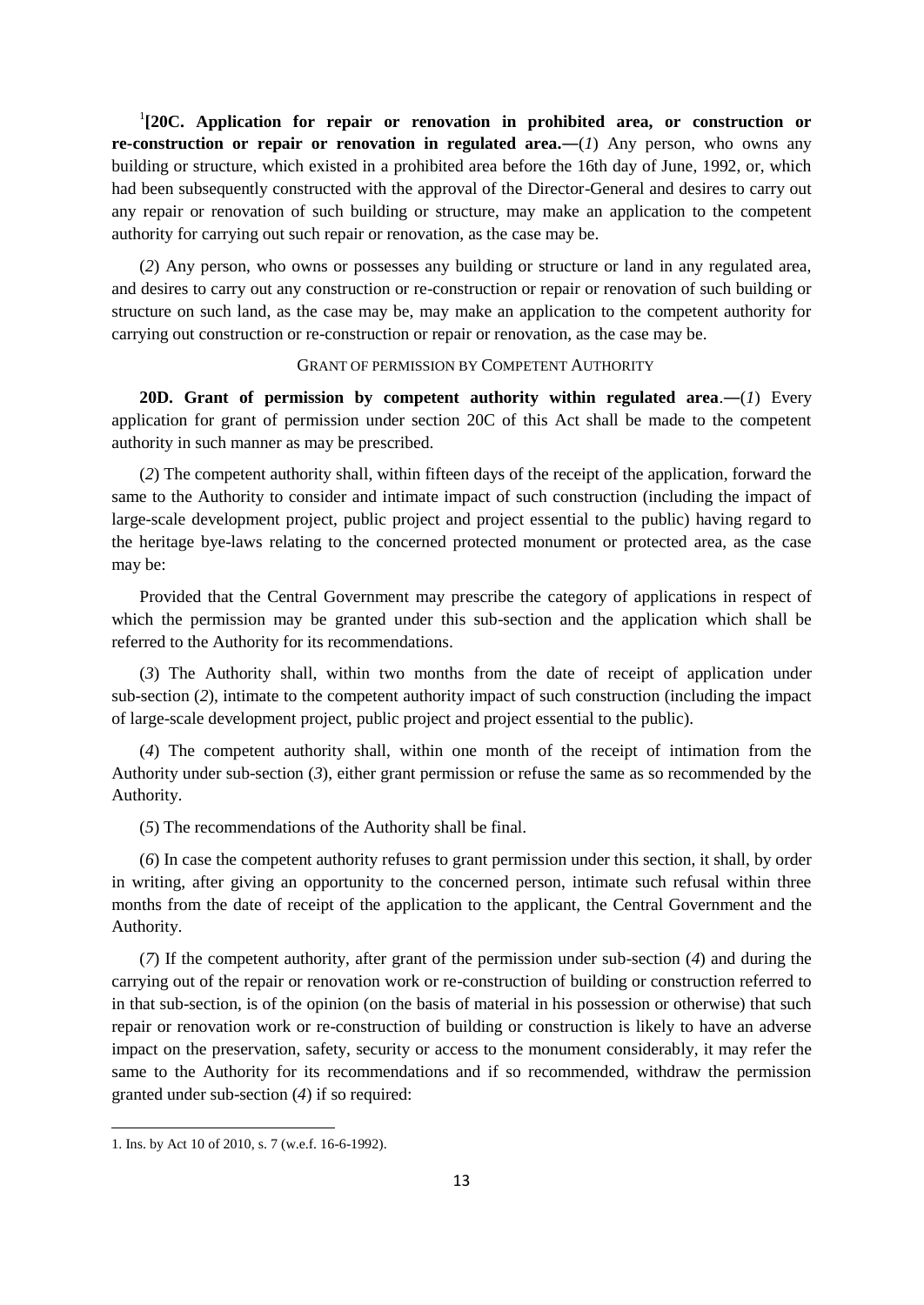Provided that the competent authority may, in exceptional cases, with the approval of the Authority grant permission to the applicant referred to in sub-section (*2*) of section 20C until the heritage bye-laws have been prepared under sub-section (*1*) of section 20E and published under sub-section (*7)* of that section.

(*8*) The Central Government, or the Director-General, as the case may be, shall exhibit, on their website, all the permissions granted or refused under this Act.

**20E. Heritage bye-laws.―**(*1*) The competent authority, in consultation with Indian National Trust for Arts and Cultural Heritage, being a trust registered under the Indian Trusts Act, 1882 (2 of 1882), or such other expert heritage bodies as may be notified by the Central Government, shall prepare heritage bye-laws in respect of each protected monument and protected area.

(*2*) The heritage bye-laws referred to in sub-section (*1*) shall, in addition to such matters as may be prescribed, include matters relating to heritage controls such as elevations, facades, drainage systems, roads and service infrastructure (including electric poles, water and sewer pipelines).

(*3*) The Central Government shall, by rules, specify the manner of preparation of detailed site plans in respect of each protected area or protected monument or prohibited area or regulated area, the time within which such heritage bye-laws shall be prepared and particulars to be included in each such heritage bye-laws.

(*4*) The competent authority for the purpose of preparation of detailed site plans and heritage bye-laws may appoint such number of experts or consultants as it may deem fit.

(*5*) A copy of each of the heritage bye-laws prepared under sub-section (*1*) shall be forwarded to the Authority for its approval.

(*6*) A copy of the heritage bye-laws as approved by the Authority under sub-section (*5*) shall be laid before each House of Parliament.

(*7*) Each heritage bye-laws shall, be made available by the competent authority to the public, by exhibiting the same on its website and also in such other manner as it may deem fit, immediately after laying the same before each House of Parliament.

## NATIONAL MONUMENTS AUTHORITY

**20F. Constitution of National Monuments Authority**.―(*1*) The Central Government shall, by notification in the Official Gazette, constitute an Authority to be called as the National Monuments Authority.

(*2*) The Authority shall consist of,―

(*a*) a Chairperson, on whole-time basis, to be appointed by the President, having proven experience and expertise in the fields of archaeology, country and town planning, architecture, heritage, conservation-architecture or law;

(*b*) such number of members not exceeding five whole-time members and five part-time members to be appointed, on the recommendation of the Selection Committee referred to in section 20G, by the Central Government, having proven experience and expertise in the fields of archaeology, country and town planning, architecture, heritage, conservation-architecture or law;

(*c*) the Director-General as member, *ex officio*.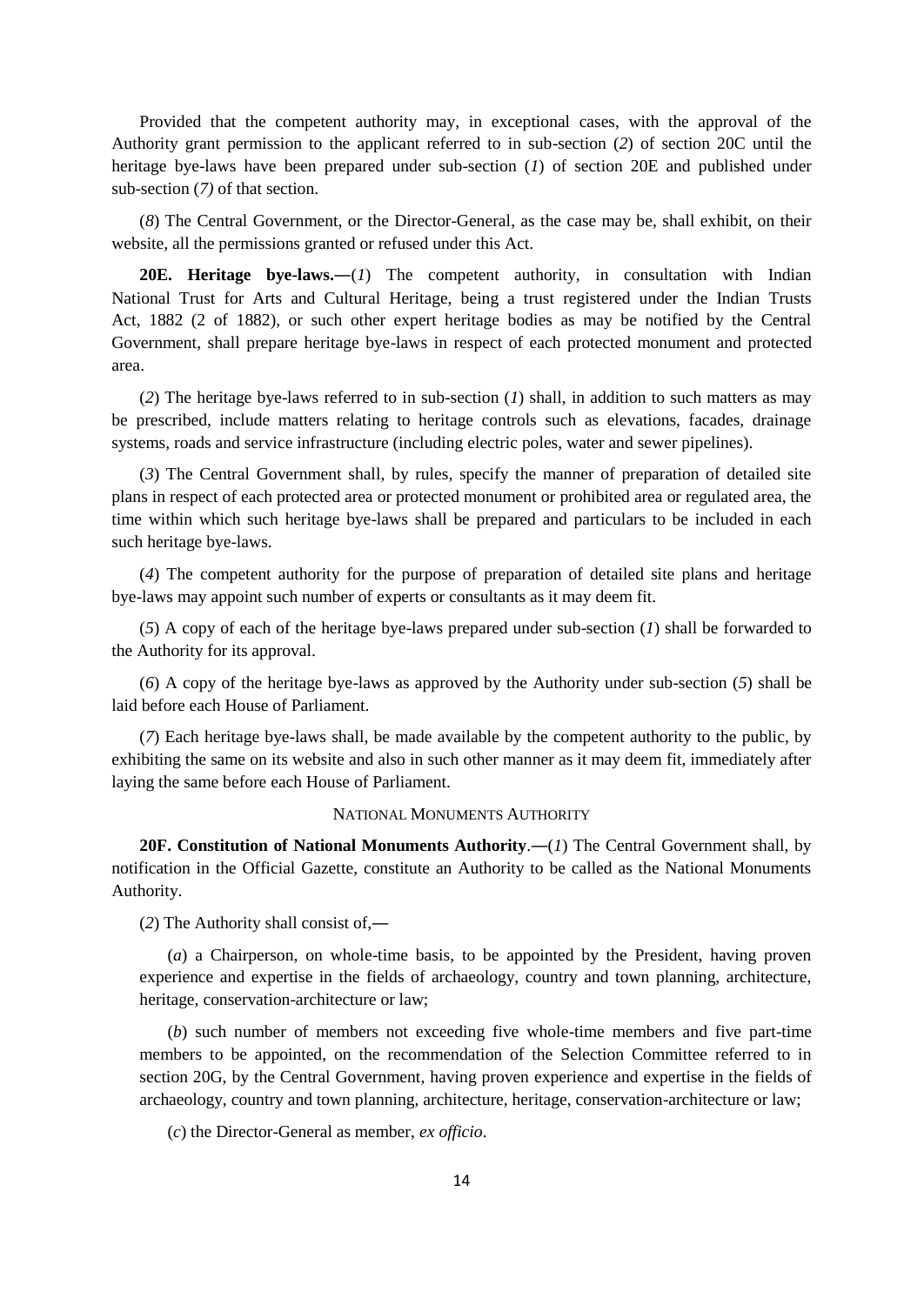(*3*) The tenure of the whole-time Chairperson or every whole-time member and every part-time member, of the Authority shall be three years from the date on which he assumes office as such and shall not be eligible for re-appointment:

Provided that, save as otherwise provided in clause (*c*) of sub-section (*2*), any person who has held any post in the Archaeological Survey of India or in the Ministry of Culture of the Government of India or a State Government or has not been found fit to be considered for being appointed to any such post shall, not be eligible to be appointed as the Chairperson or a member of the Authority:

Provided further that any person, who had either been granted a permission or licence or refused any such permission or refused grant of a licence or any person or any of his relative having any interest in a prohibited area or a regulated area shall not be eligible to be appointed as a Chairperson or member.

*Explanation*.―For the purposes of this section, "relative" means―

(*i*) spouse of the Chairperson or member of the Authority;

(*ii*) brother or sister of the Chairperson or member of the Authority;

(*iii*) brother or sister of the spouse of the Chairperson or member of the Authority;

(*iv*) brother or sister of either of the parents of the Chairperson or member of the Authority;

(*v*) any lineal ascendant or descendant of the Chairperson or member of the Authority;

(*vi*) any lineal ascendant or descendant of the spouse of the Chairperson or member of the Authority;

(*vii*) spouse of the person referred to in clauses (*ii*) to (*vi*);

(*4*) An officer, not below the rank of Joint Secretary to the Government of India, shall be the Member Secretary of the Authority.

(*5*) The Central Government shall provide such number of officers and other employees as may be necessary for discharge of functions by the Authority under this Act.

**20G. Selection Committee for selection of members of Authority**.―(*1*) Every whole-time member and every part-time member of the Authority shall be selected by a Selection Committee consisting of the following persons, namely:―

(*a*) Cabinet Secretary―Chairperson, *ex officio*;

(*b*) Secretary in the Ministry of Culture―member, *ex officio*;

(*c*) Secretary in the Ministry of Urban development―member, *ex officio*;

(*d*) three experts, having proven experience and expertise in the fields of archaeology, architecture, heritage or conservation-architecture to be nominated by the Central Government.

(*2*) The Selection Committee referred to in sub-section (*1*) shall regulate its own procedure for the purposes of selecting whole-time members and part-time members of the Authority.

**20H. Salary, allowances and meetings of Authority**.―(*1*) The salaries and allowances payable to the whole-time Chairperson and whole-time members, and the other terms and conditions of their service or fees or allowances payable to the part-time members, of the Authority shall be such as may be prescribed: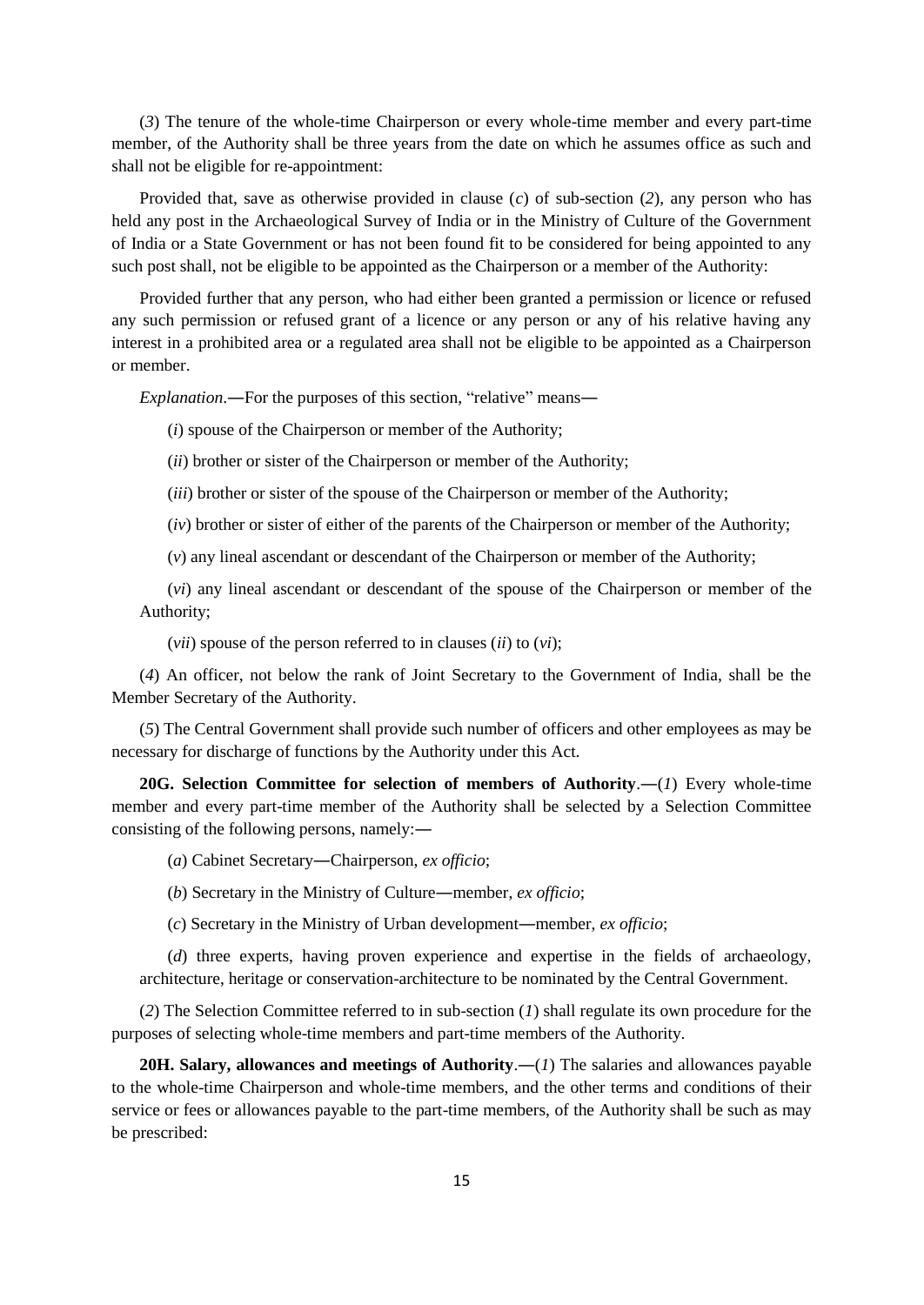Provided that neither the salary and allowances nor the other terms and conditions of service of the whole-time Chairperson and whole-time members shall be varied to their disadvantage after their appointment.

(*2*) The Authority shall regulate its own procedure for the purposes of holding its meetings (including quorum of such meetings) and granting permissions under this Act.

(*3*) All the decisions of the Authority shall be published in such manner as it may decide and also on its own website and on the website of the Central Government.

**20-I. Functions and powers of Authority**.―(*1*) The Authority shall exercise or discharge the following powers or functions, namely:―

(*a*) make recommendations to the Central Government for grading and classifying protected monuments and protected areas declared as of national importance under sections 3 and 4, before the commencement of the Ancient Monuments and Archaeological Sites and Remains (Amendment and Validation) Act, 2010 (10 of 2010);

(*b*) make recommendations to the Central Government for grading and classifying protected monuments and protected areas which may be declared after the commencement of the Ancient Monuments and Archaeological Sites and Remains (Amendment and Validation) Act, 2010 (10 of 2010), as of national importance under section 4;

(*c*) oversee the working of the competent authorities;.

(*d*) to suggest measures for implementation of the provisions of this Act;

(*e*) to consider the impact of large-scale developmental projects, including public projects and projects essential to the public which may be proposed in the regulated areas and make recommendations in respect thereof to the competent authority;

(*f*) to make recommendations to the competent authority for grant of permission.

(*2*) The Authority shall, for the purpose of discharging functions under this Act, have the same powers as are vested in a civil court under the Code of Civil Procedure, 1908 (5 of 1908) while trying a suit in respect of the following matters, namely:―

(*a*) summoning and enforcing the attendance of any person and examining him on oath;

(*b*) requiring the discovery and production of documents;

(*c*) any other matter which may be prescribed.

20J. **Removal of Chairperson and members.**—(*1*) Notwithstanding anything contained in sub-section (*3*) of section 20F, the President in the case of the Chairperson and the Central Government in the case of whole-time member and part-time member may, by order, remove from office, the Chairperson or any such member of the Authority, if he―

(*a*) has been adjudged an insolvent; or

(*b*) has been convicted of an offence which, in the opinion of the Central Government, involves moral turpitude; or

(*c*) has become physically or mentally incapable of acting as Chairperson or member; or

(*d*) has acquired such financial or other interests as is likely to affect prejudicially his functions; or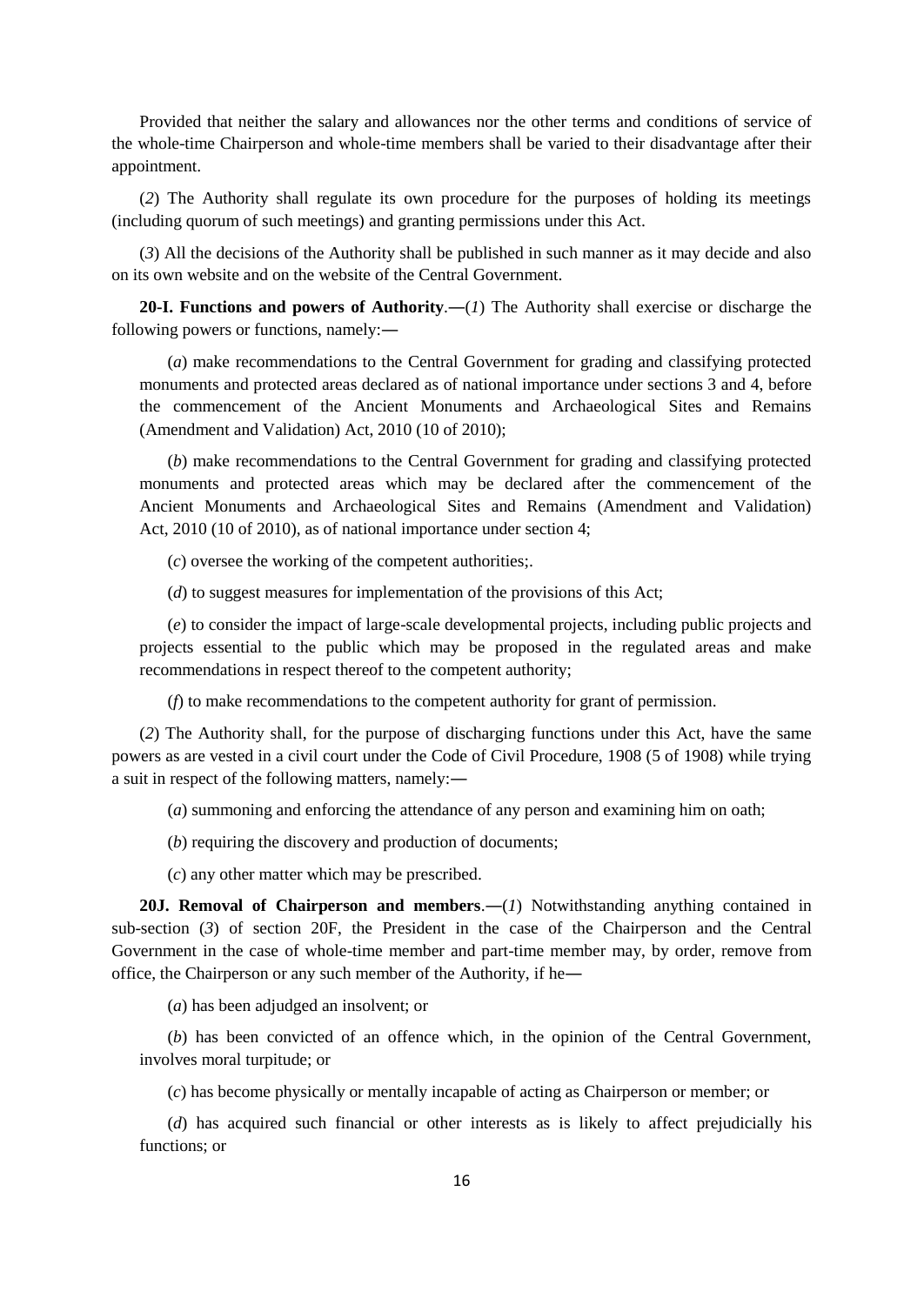(*e*) has so abused his position as to render his continuance in office prejudicial to the public interest.

(*2*) The Chairperson or any member of the Authority shall not be removed under clauses (*d*) and (*e*) of sub-section (*1*) unless he has been given a reasonable opportunity of being heard in the matter.

**20K. Restriction on future employment by Chairperson and members**.―On ceasing to hold office, the Chairperson or whole-time member of the Authority, as the case may be, shall, subject to the provisions of this Act, be ineligible, for a period of five years from the date on which they cease to hold office, for further employment (including as consultant or expert or otherwise) in any institution, agency or organisation of any nature mainly dealing with archaeology, country and town planning, architecture, heritage and conservation-architecture or whose matters had been before the Chairperson or such member.

**20L. Power of Central Government to issue directions to Authority**.―(*1*) Without prejudice to the foregoing provisions of this Act, the Authority shall, in exercise of its powers or the discharge of its functions under this Act, be bound by such directions on question of policy, other than those relating to technical and administrative matters, as the Central Government may give in writing to it from time to time:

Provided that the Authority shall, as far as practicable, be given an opportunity to express its views before any direction is given under this sub-section.

(*2*) The decision of the Central Government, whether a question is one of policy or not, shall be final.

**20M. Power of Central Government to issue directions to competent authority**.―Without prejudice to the foregoing provisions of this Act, the competent authority shall, in exercise of its powers or the discharge of its functions under this Act, be bound by such directions, as the Central Government may give in writing to it from time to time.

**20N. Power of Central Government to supersede Authority**.―(*1*) If, at any time the Central Government is of the opinion,―

(*a*) that, on account of circumstances beyond the control of the Authority, it is unable to discharge the functions or perform the duties imposed on it by or under the provisions of this Act; or

(*b*) that the Authority has persistently defaulted in complying with any direction given by the Central Government under this Act or in the discharge of the functions or performance of the duties imposed on it by or under the provisions of this Act and as a result of such default the financial position of the Authority or the administration of the Authority has suffered; or

(*c*) that circumstances exist which render it necessary in the public interest so to do,

the Central Government may, by notification in the Official Gazette, supersede the Authority for such period, not exceeding six months, as may be specified in the notification and appoint a person or persons as the President may direct to exercise powers and discharge functions under this Act:

Provided that before issuing any such notification, the Central Government shall give a reasonable opportunity to the Authority to make representations against the proposed supersession and shall consider the representations, if any, of the Authority.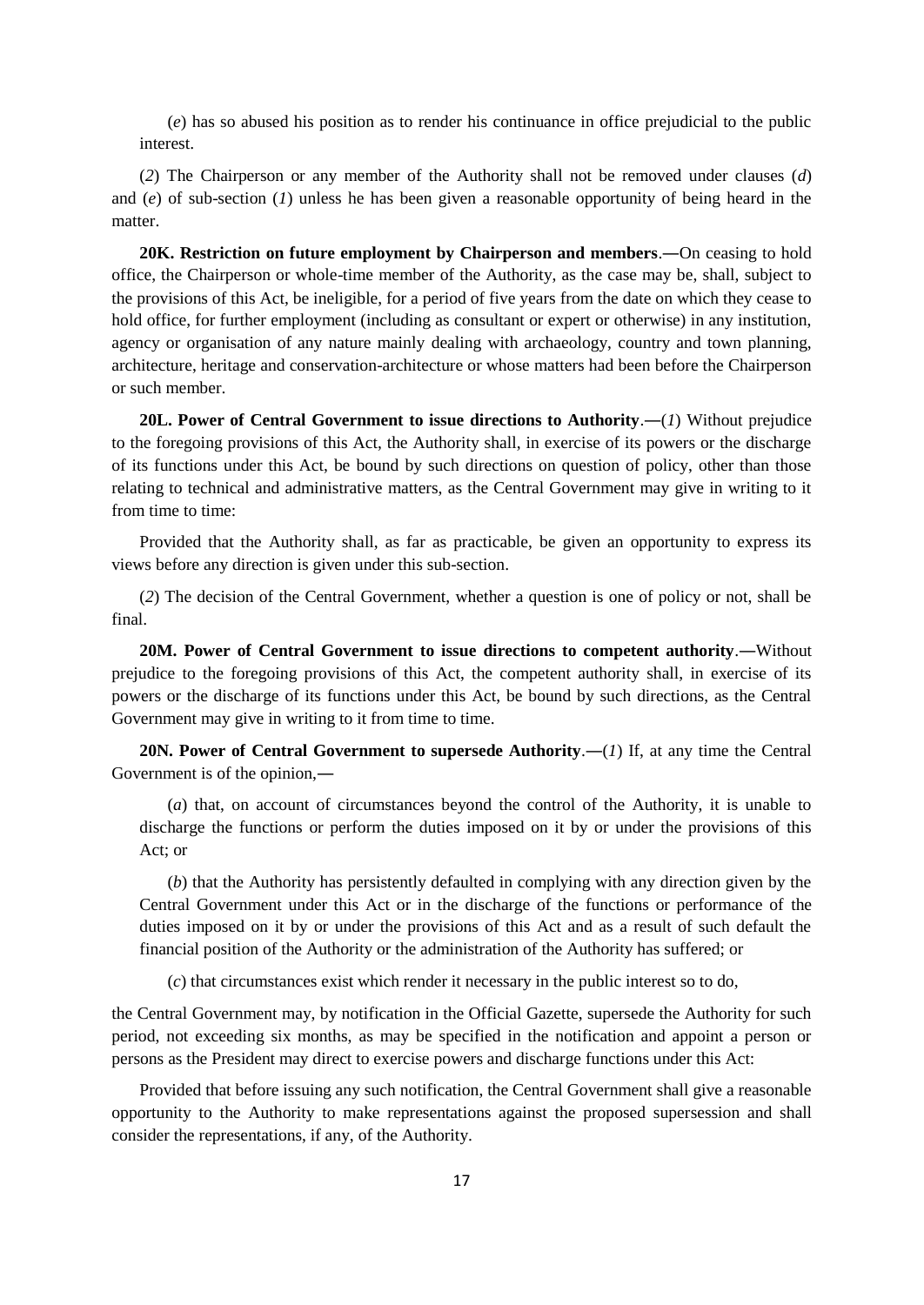(*2*) Upon the publication of a notification under sub-section (*1*) superseding the Authority,―

(*a*) the Chairperson and all other whole-time members and part-time members shall, as from the date of supersession, vacate their offices as such;

(*b*) all the powers, functions and duties which may, by or under the provisions of this Act, be exercised or discharged by or on behalf of the Authority shall, until the Authority is reconstituted under sub-section (*3*), be exercised and discharged by the person or persons referred to in sub-section (*1*); and

(*c*) all properties owned or controlled by the Authority shall, until the Authority is reconstituted under sub-section (*3*), vest in the Central Government.

(*3*) On or before the expiration of the period of supersession specified in the notification issued under sub-section  $(I)$ , the Central Government shall reconstitute the Authority by a fresh appointment of its Chairperson and other whole-time members and part-time members and in such case any person who had vacated his office under clause (*a*) of sub-section (*2*) shall not be deemed to be disqualified, subject to the provisions of sub-section (*3*) of section 20F for reappointment for the remaining period.

(*4*) The Central Government shall cause a copy of the notification issued under sub-section (*1*) and a full report of any action taken under this section and the circumstances leading to such action to be laid before each House of Parliament at the earliest.

**20-O. Bar of jurisdiction of civil court**.―No civil court shall have jurisdiction in respect of any matter which the Authority is empowered by or under this Act to determine and no injunction shall be granted by any court or other authority in respect of any action taken or to be taken in pursuance of any power conferred by or under this Act.

**20P. Annual report**.―(*1*) The Authority shall prepare once in every year, in such form and at such time as may be prescribed by the Central Government, an annual report giving full description of all the activities of the Authority for the previous year.

(*2*) A copy of the report received under sub-section (*1*) shall be laid, as soon as may be after it is received, before each House of Parliament.

**20Q. Power to call for information**.―Where the Central Government considers it expedient so to do, it may, by order in writing call upon the Authority or the competent authority, as the case may be, to furnish in writing such information, in such form and manner as may be prescribed, relating to its affairs as the Central Government may require.]

### ARCHAEOLOGICAL EXCAVATIONS

**21. Excavations in protected areas**.―An archaeological officer or an officer authorised by him in this behalf or any person holding a licence granted in this behalf under this Act (hereinafter referred to as the licensee) may, after giving notice in writing to the Collector and the owner, enter upon and make excavations in any protected area.

**22. Excavations in areas other than protected areas**.―Where an archaeological officer has reason to believe that any area not being a protected area contains ruins or relies of historical or archaeological importance, he or an officer authorised by him in this behalf may, after giving notice in writing to the Collector and the owner, enter upon and make excavations in the area.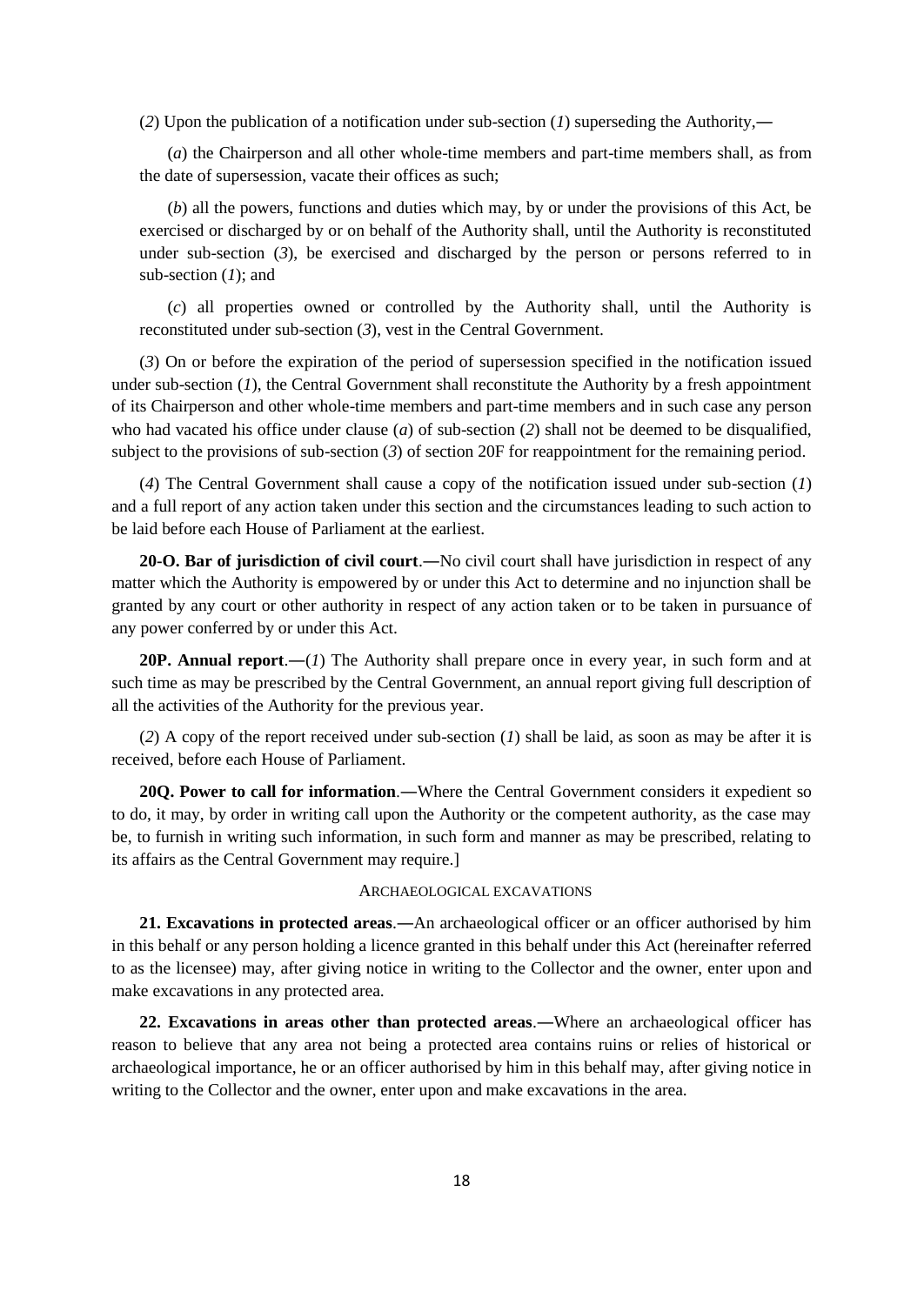**23. Compulsory purchase of antiquities, etc., discovered during excavation operations**.―(*1*) Where, as a result of any excavations made in any area under section 21 or section 22, any antiquities are discovered, the archaeological officer or the licensee, as the case may be, shall,―

(*a*) as soon as practicable, examine such antiquities and submit a report to the Central Government in such manner and containing such particulars as may be prescribed;

(*b*) at the conclusion of the excavation operations, give notice in writing to the owner of the land from which such antiquities have been discovered, of the nature of such antiquities.

(2) Until an order for the  $(2)$  Until an order for the  $(2)$  Until and order  $(2)$ sub-section (3), the archaeological officer or the licensee, as the case may be, shall keep them in such safe custody as he may deem fit.

(*3*) On receipt of a report under sub-section (*1*), the Central Government may make an order for the <sup>2</sup>[compulsory acquisition of any such antiquities].

(4) When an order for the <sup>1</sup>[compulsory acquisition] of any antiquities is made under sub-section (*3*), such antiquities shall rest in the Central Government with effect from the date of the order.

**24. Excavations, etc., for archaeological purposes**.―No State Government shall undertake or authorise any person to undertake any excavation or other like operation for archaeological purposes in any area which is not a protected area except with the previous approval of the Central Government and in accordance with such rules or directions, if any, as the Central Government may make or give in this behalf.

### PROTECTION OF ANTIQUITIES

**25. Power of Central Government to control moving of antiquities**.―(*1*) If the Central Government considers that any antiquities or class of antiquities ought not to be moved from the place where they are without the sanction of the Central Government, the Central Government may, by notification in the Official Gazette, direct that any such antiquity or any class of such antiquities shall not be moved except with the written permission of the Director-General.

(*2*) Every application for permission under sub-section (*1*) shall be in such form and contain such particulars as may be prescribed.

(*3*) Any person aggrieved by an order refusing permission may appeal to the Central Government whose decision shall be final.

**26. Purchase of antiquities by Central Government**.―(*1*) If the Central Government apprehends that any antiquity mentioned in a notification issued under sub-section (*1*) of section 25 is in danger of being destroyed, removed, injured, misused or allowed to fall into decay or is of opinion that, by reason of its historical or archaeological importance, it is desirable to preserve such antiquity in a public place, the Central Government may make an order for the  $\frac{3}{2}$  [compulsory acquisition of such antiquity] and the Collector shall thereupon give notice to the owner of the antiquity  $\rm ^4$  [to be acquired].

1

<sup>1.</sup> Subs. by Act 52 of 1972, s. 33, for "compulsory purchase" (w.e.f. 5-4-1976).

<sup>2.</sup> Subs. by s. 33, *ibid.*, for "compulsory purchase of any such antiquities at their market value" (w.e.f. 5-4-1976).

<sup>3.</sup> Subs. by s. 33, *ibid.,* for "compulsory purchase of such antiquity at its market value" (w.e.f. 5-4-1976).

<sup>4.</sup> Subs. by s. 33, *ibid.,* for "to be purchased" (w.e.f. 5-4-1976).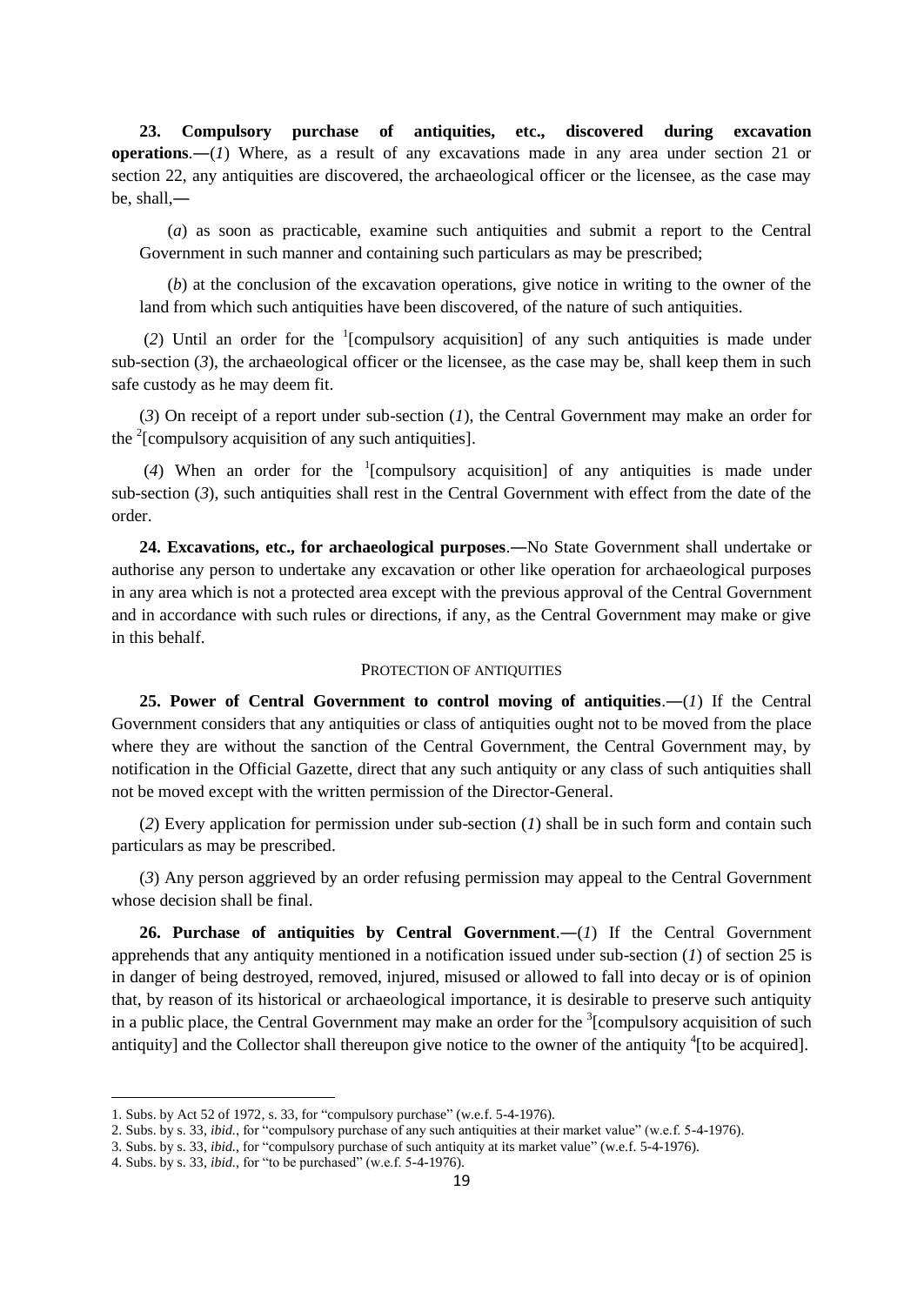(2) Where a notice of <sup>1</sup>[compulsory acquisition] is issued under sub-section (*1*) in respect of any antiquity, such antiquity shall vest in the Central Government with effect from the date of the notice.

 $(3)$  The power of <sup>1</sup>[compulsory acquisition] given by this section shall not extend to any image or symbol actually used for *bona fide* religious observances.

### PRINCIPLES OF COMPENSATION

**27. Compensation for loss or damage**.―Any owner or occupier of land who has sustained any loss or damage or any diminution of profits from the land by reason of any entry on, or excavations in, such land or the exercise of any other power conferred by this Act shall be paid compensation by the Central Government for such loss, damage or diminution of profits.

**28. Assessment of market value or compensation**.―(*1*) The market value of any property which the Central Government is empowered to purchase at such value under this Act or the compensation to be paid by the Central Government in respect of anything done under this Act shall, where any dispute arises in respect of such market value or compensation, be ascertained in the manner provided in sections 3, 5, 8 to 34, 45 to 47, 51 and 52 of the Land Acquisition Act, 1894 (1 of 1894), so far as they can be made applicable:

Provided that, when making an enquiry under the said Land Acquisition Act, the Collector shall be assisted by two assessors, one of whom shall be a competent person nominated by the Central Government and one a person nominated by the owner, or, in case the owner fails to nominate an assessor within such reasonable time as may be fixed by the Collector in this behalf, by the Collector.

 $2(2)$  For every antiquity in respect of which an order for compulsory acquisition has been made under sub-section (*3*) of section 23 or under sub-section (*1*) of section 26, there shall be paid compensation and the provisions of sections 20 and 22 of the Antiquities and Art Treasures Act, 1972 (52 of 1972) shall, so far as may be, apply in relation to the determination and payment of such compensation as they apply in relation to the determination and payment of compensation for any antiquity or art treasure compulsorily acquired under section 19 of that Act.]

## **MISCELLANEOUS**

**29. Delegation of powers**.―The Central Government may, by notification in the Official Gazette, direct that any powers conferred on it by or under this Act shall, subject to such conditions as may be specified in the direction, be exercisable also by―

(*a*) such officer or authority subordinate to the Central Government, or

(*b*) such State Government or such officer or authority subordinate to the State Government,

as may be specified in the direction.

**.** 

**30. Penalties.―**(*1*) Whoever—

(*i*) destroys, removes, injures, alters, defaces, imperils or misuses a protected monument, or

(*ii*) being the owner or occupier of a protected monument, contravenes an order made under sub-section (*1*) of section 9 or under sub-section (*1*) of section 10, or

(*iii*) removes from a protected monument any sculpture carving, image, bas-relief, inscription, or other like object, or

(*iv*) does any act in contravention of sub-section (*1*) of section 19,

<sup>1.</sup> Subs. by Act 52 of 1972, s. 33, for "compulsory purchase" (w.e.f. 5-4-1976).

<sup>2.</sup> Subs. by s. 33, *ibid*., for sub-section (*2*) (w.e.f. 5-4-1976).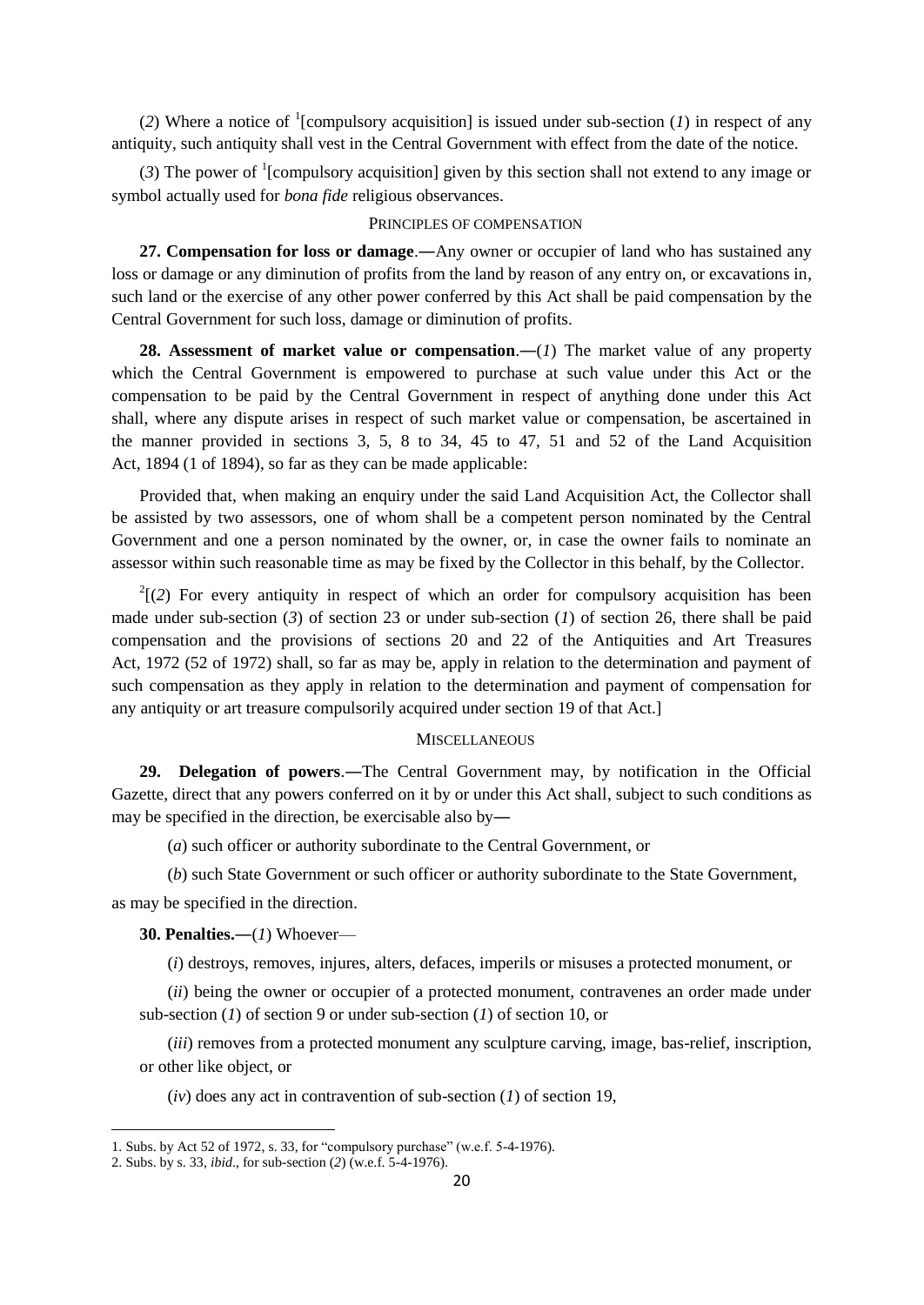shall be punishable with imprisonment which may extend to three months, or with <sup>1</sup>[imprisonment which may extend to two years], or with  $2$ [fine which may extend to one lakh rupees], or with both.

(*2*) Any person who moves any antiquity in contravention of a notification issued under sub-section  $(1)$  of section 25 shall be punishable with <sup>3</sup> [imprisonment which may extend to two years or with fine which may extend to one lakh rupees or with both]; and the court convicting a person of any such contravention may by order direct such person to restore the antiquity to the place from which it was moved.

4 [**30A. Punishment for construction, etc., in prohibited area.―**Whoever raises, on and after the date on which the Ancient Monuments and Archaeological Sites and Remains (Amendment and Validation) Bill, 2010, receives the assent of the President, any construction in the prohibited area, shall be punishable with imprisonment not exceeding two years or with fine which may extend to one lakh rupees or with both.

**30B. Punishment for construction, etc., in regulated area.―**Whoever raises, on and after the date on which the Ancient Monuments and Archaeological Sites and Remains (Amendment and Validation) Bill, 2010, receives the assent of the President, any construction in the regulated area without the previous permission of the competent authority or in contravention of the permission granted by the competent authority, shall be punishable with imprisonment not exceeding two years or with fine which may extend to one lakh rupees or with both.

**30C. Offences by officers of Government**.―If any officer of the Central Government enters into or acquiesces in any agreement to do, abstains from doing, permits, conceals or connives at any act or thing whereby any construction or re-construction takes place in a prohibited area or regulated area, he shall be punishable with imprisonment for a term which may extend to three years, or with fine, or with both.]

**31. Jurisdiction to try offences**.―No court inferior to that of a presidency magistrate or a magistrate of the first class shall try any offence under this Act.

**32. Certain offences to be cognizable**.―Notwithstanding anything contained in the Code of Criminal Procedure, 1898 (5 of 1898), an offence under clause (*i*) or clause (*iii*) of sub-section (*1*) of section 30, shall be deemed to be a cognizable offence within the meaning of that Code.

**33. Special provision regarding fine**.―Notwithstanding anything contained in section 32 of the Code of Criminal Procedure, 1898 (5 of 1898), it shall be lawful for any magistrate of the first class specially empowered by the State Government in this behalf and for any presidency magistrate to pass a sentence of fine exceeding two thousand rupees on any person convicted of an offence which under this Act is punishable with fine exceeding two thousand rupees.

**34. Recovery of amounts due to the Government**.―Any amount due to the Government from any person under this Act may, on a certificate issued by the Director-General or an archaeological officer authorised by him in this behalf be recovered in the same manner as an arrear of land revenue.

1

<sup>1.</sup> Subs. by Act 10 of 2010, s. 8, for "imprisonment which may extend to three months" (w.e.f. 16-6-1992).

<sup>2.</sup> Subs. by s. 8, *ibid.*, for "fine which may extend to five thousand rupees" (w.e.f. 16-6-1992).

<sup>3.</sup> Subs. by s. 8, *ibid.*, for "fine which may extend to five thousand rupees" (w.e.f. 16-6-1992).

<sup>4.</sup> Ins. by s. 9, *ibid*. (w.e.f. 16-6-1992).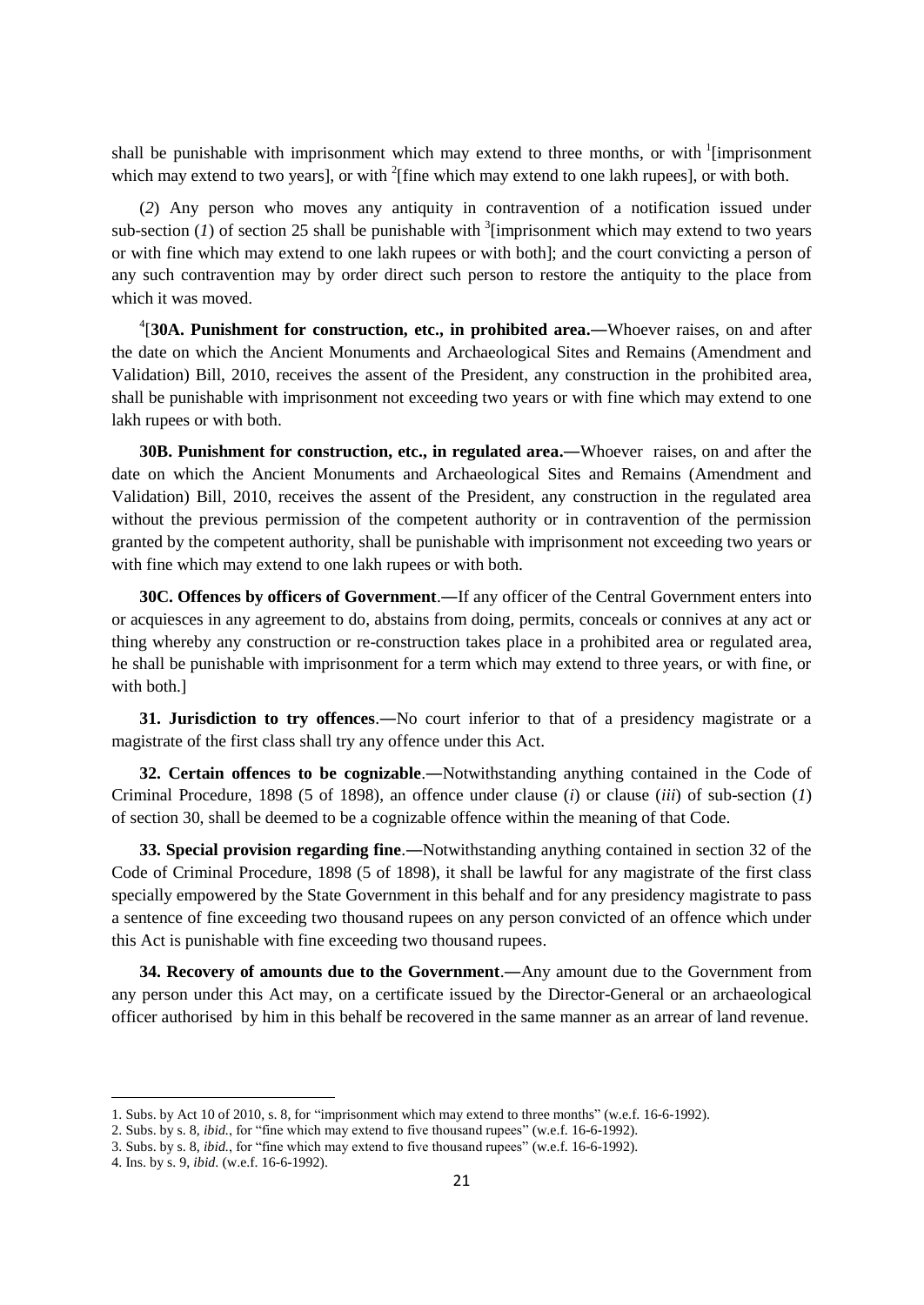**35. Ancient monuments, etc., which have ceased to be of national importance**.―If the Central Government is of opinion that any ancient and historical monument or archaeological site and remains declared to be of national importance by or under this Act has ceased to be of national importance, it may, by notification in the Official Gazette, declare that the ancient and historical monument or archaeological site and remains, as the case may be, has ceased to be of national importance for the purposes of this Act.

1 [**35A. Obligation to survey the protected prohibited area and regulated areas.―**(*1*) The Director-General shall, within such time as may be specified by the Central Government, conduct a survey or cause survey to be conducted in respect of all prohibited areas and regulated areas for the purpose of detailed site plans.

(*2*) A report in respect of such survey referred to in sub-section (*1*) shall be forwarded to the Central Government and to the Authority.

**35B. Identification of unauthorised constructions on or after 16th June, 1992**.―(*1*) The Director-General shall, within such time as may be specified by the Central Government, identify or cause to be identified, all constructions (of whatever nature) made on and after the 16th day of June, 1992 in all prohibited areas and regulated areas and, thereafter, submit from time to time a report in respect thereof to the Central Government.

(*2*) The Director-General shall, for the purposes of sub-section (*1*), have the power to call for information from the local bodies and other authorities.]

**36. Power to correct mistakes, etc.―**Any clerical mistake, patent error or error arising from accidental slip or omission in the description of any ancient monument or archaeological site and remains declared to be of national importance by or under this Act may, at any time, be corrected by the Central Government by notification in the Official Gazette.

**37.** Protection of action taken under the Act.—No suit for compensation and no criminal proceeding shall lie against any public servant in respect of any act done or in good faith intended to be done in the exercise of any power conferred by this Act.

**38. Power to make rule.**—(*1*) The Central Government may, by notification in the Official Gazette and subject to the condition of previous publication, make rules for carrying out the purposes of this Act.

(*2*) In particular, and without prejudice to the generality of the foregoing power, such rules may provide for all or any of the following matters, namely:―

(*a*) the prohibition or regulation by licensing or otherwise of mining, quarrying, excavating blasting or any operation of a like nature near a protected monument or the construction of buildings on land adjoining such monument and the removal of unauthorised buildings;

(*b*) the grant of licences and permissions to make excavations for archaeological purposes in protected areas, the authorities by whom, and the restrictions and conditions subject to which, such licences may be granted, the taking of securities from licensees and the fees that may be charged for such licensees;

<sup>1.</sup> Ins. by Act 10 of 2010, s. 10 (w.e.f. 16-6-1992).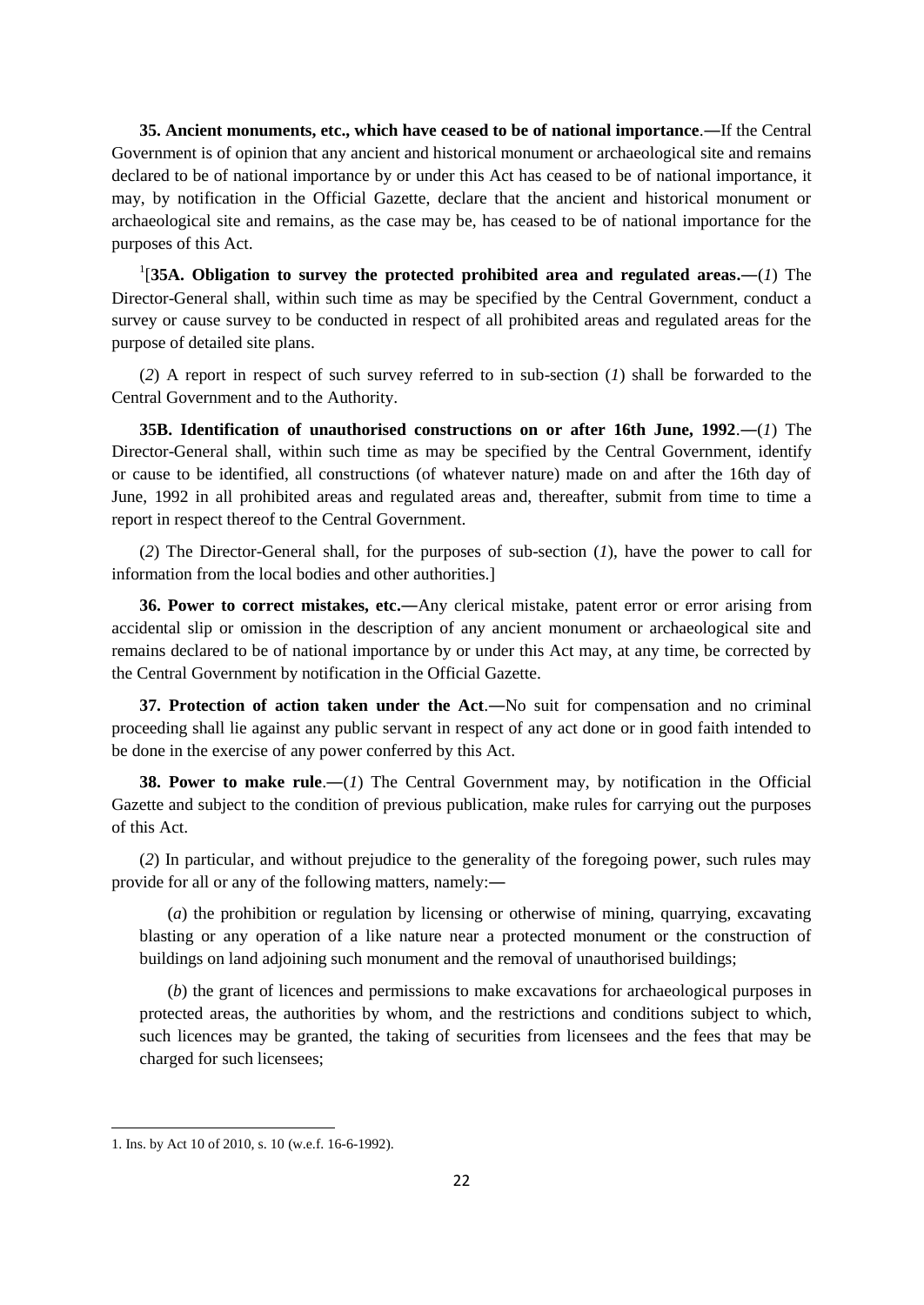(*c*) the right of access of the public to a protected monument and the fee, if any, to be charged therefore;

 $\frac{1}{1}$  (*ca*) the categories of ancient monuments or archaeological sites and remains, declared as of national importance, under sub-section (*1*) of section 4A;

(*cb*) the manner of making application for grant of permission under sub-section (*1*) of section 20D;

(*cc*) the category of applications in respect of which the permission may be granted and applications which shall be referred to the Authority for its recommendation, under sub-section (*2*) of section 20D;

(*cd*) the other matters including heritage controls such as elevations, facades, drainage systems, roads and service infrastructure (including electric poles, water and sewer pipelines) under sub-section (*2*) of section 20E;

(*ce*) the manner of preparation of detailed site plans in respect of each prohibited area and regulated area and the time within which such heritage bye-laws shall be prepared and particulars to be included in each such heritage bye-laws under sub-section (*3*) of section 20E;

(*cf*) salaries and allowances payable to, and the other terms and conditions of service of, the whole-time Chairperson and whole-time members, or fees or allowances payable to the part-time members, of the Authority under sub-section (*1*) of section 20H;

(*cg*) the form in which and time at which the Authority shall prepare an annual report giving full description of its activities for the previous year under section 20P;

(*ch*) the form and manner in which the Authority and competent authority shall furnish information to the Central Government under section 20Q;]

(*d*) the form and contents of the report of an archaeological officer or a licensee under clause (*a*) of sub-section (*1*) of section 23;

(*e*) the form in which applications for permission under section 19 or section 25 may be made and the particulars which they should contain;

(*f*) the form and manner of preferring appeals under this Act and the time within which they may be preferred;

(*g*) the manner of service of any order or notice under this Act;

(*h*) the manner in which excavations and other like operations for archaeological purposes may be carried on;

(*i*) any other matter which is to be or may be prescribed.

(*3*) Any rule made under this section may provide that a breach thereof shall be punishable,―

(*i*) in the case of a rule made with reference to clause (*a*) of sub-section (*2*), with imprisonment which may extend to three months, or with fine which may extend to five thousand rupees, or with both;

(*ii*) in the case of a rule made with reference to clause (*b*) of sub-section (*2*), with fine which may extend to five thousand rupees;

<sup>1.</sup> Ins. by Act 10 of 2010, s. 11 (w.e.f. 16-6-1992).